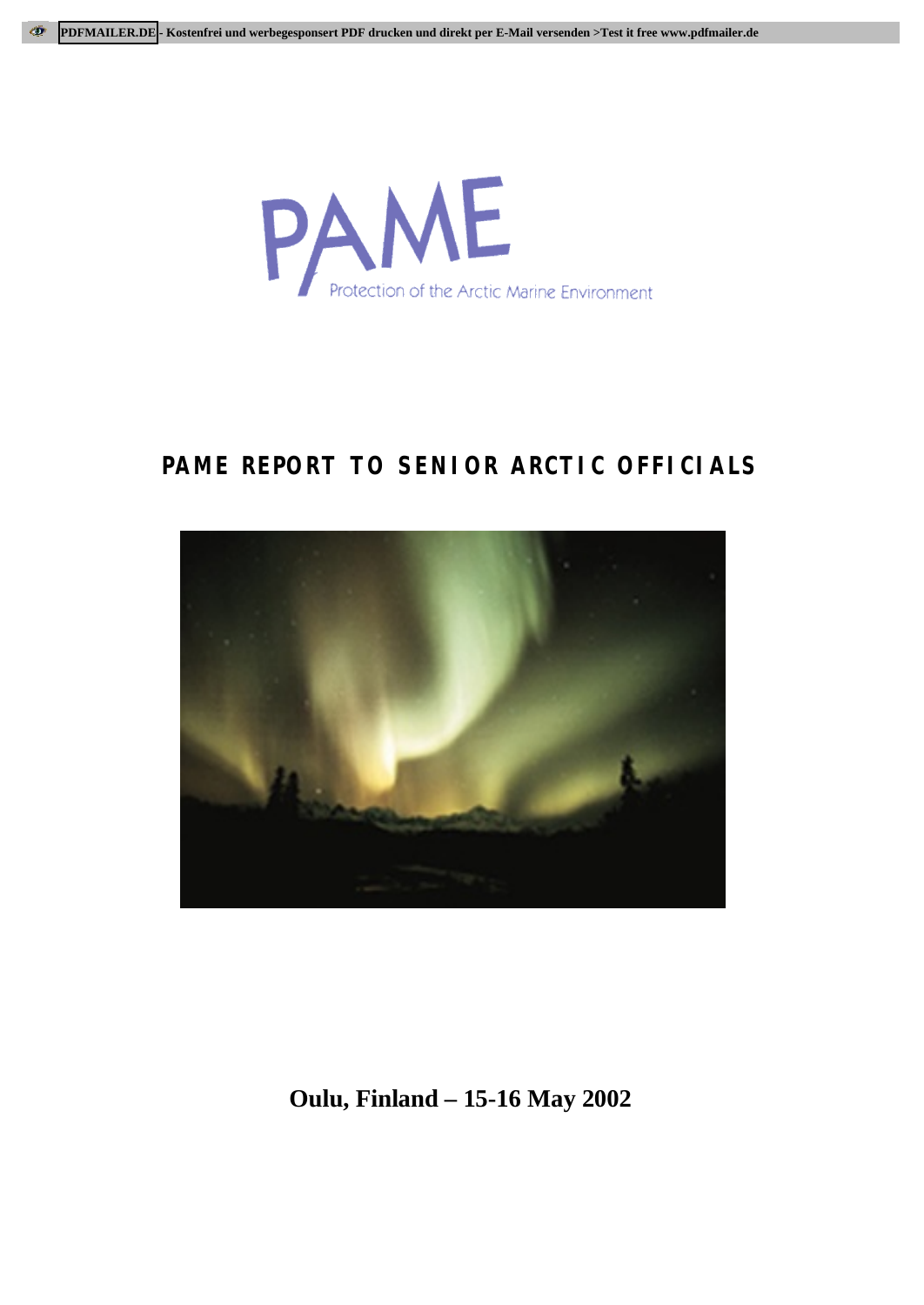# **TABLE OF CONTENT**

| <b>COORDINATION WITH OTHER WORKING GROUPS4</b>                    |
|-------------------------------------------------------------------|
|                                                                   |
| DELIVERABLES FOR THE 3RD ARCTIC COUNCIL MINISTERIAL 5             |
| <b>POSSIBLE ELEMENTS FOR INCLUSION IN THE INARI DECLARATION.6</b> |
|                                                                   |

# **APPENDIX I**

**PAME Draft Work Plan 2002-2004**

# **APPENDIX II**

**PAME Report on the Status of 1996 Recommendations**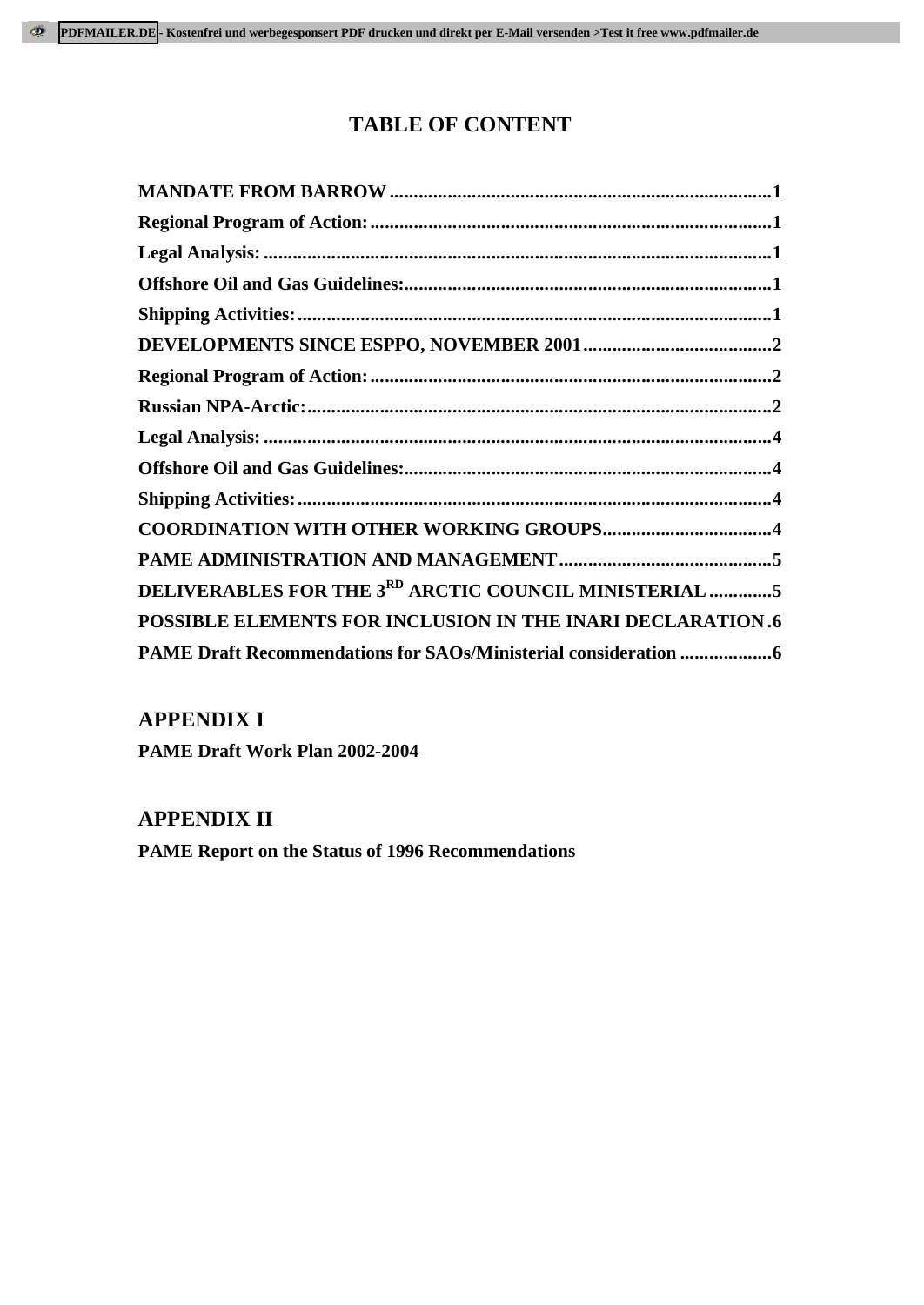#### **MANDATE FROM BARROW**

#### **Regional Program of Action:**

- Continue implementation and further development of the programme support elements for the Regional Programme of Action for the Protection of the Arctic Marine Environment from Land-based Activities (RPA).
- RPA activities to be expanded to more fully address impacts on the coastal zone.
- RPA to be used as a management framework for improved working group collaboration related to the protection of the Arctic marine and coastal environment.
- Continue to support the implementation and further development of the Russian NPA-Arctic in coordinating efforts with ACOPS, other international organizations and IFIs.
- support and participate in the Partnership Conference due to its important role in implementing the Russian NPA-Arctic and the RPA.
- Work towards better integration and coordination of RPA and ACAP activities to develop complementary activities.
- The main purpose is to get the input from the IFIs early on in the process and provide a forum for them to introduce their lessons learned form past experiences. This is anticipated to be in a form of a list of "dos and don'ts" which our Russian colleagues can then base their analysis and reporting.

# **Legal Analysis:**

• Review and update as appropriate adequacy of existing international agreements and arrangements to assess the need for further action or instruments at international and/or national level to prevent pollution of the Arctic Marine Environment. To be completed by the next Ministerial meeting in the year 2002.

# **Offshore Oil and Gas Guidelines:**

• Promoting application of the 1997 Offshore Oil and Gas Guidelines and assessing the effectiveness and objectives of the Guidelines. Proposed amendments to the guidelines and other possible oil and gas measures to be recommended the next Ministerial meeting in the year 2002.

#### **Shipping Activities:**

• Continue analysis of shipping activities and its potential environmental risks for determine what, if any, additional Arctic shipping measures are required to determine what if any additional Arctic shipping measures are required. Recommendations for possible new shipping measures to be completed by the next Ministerial meeting in the year 2002.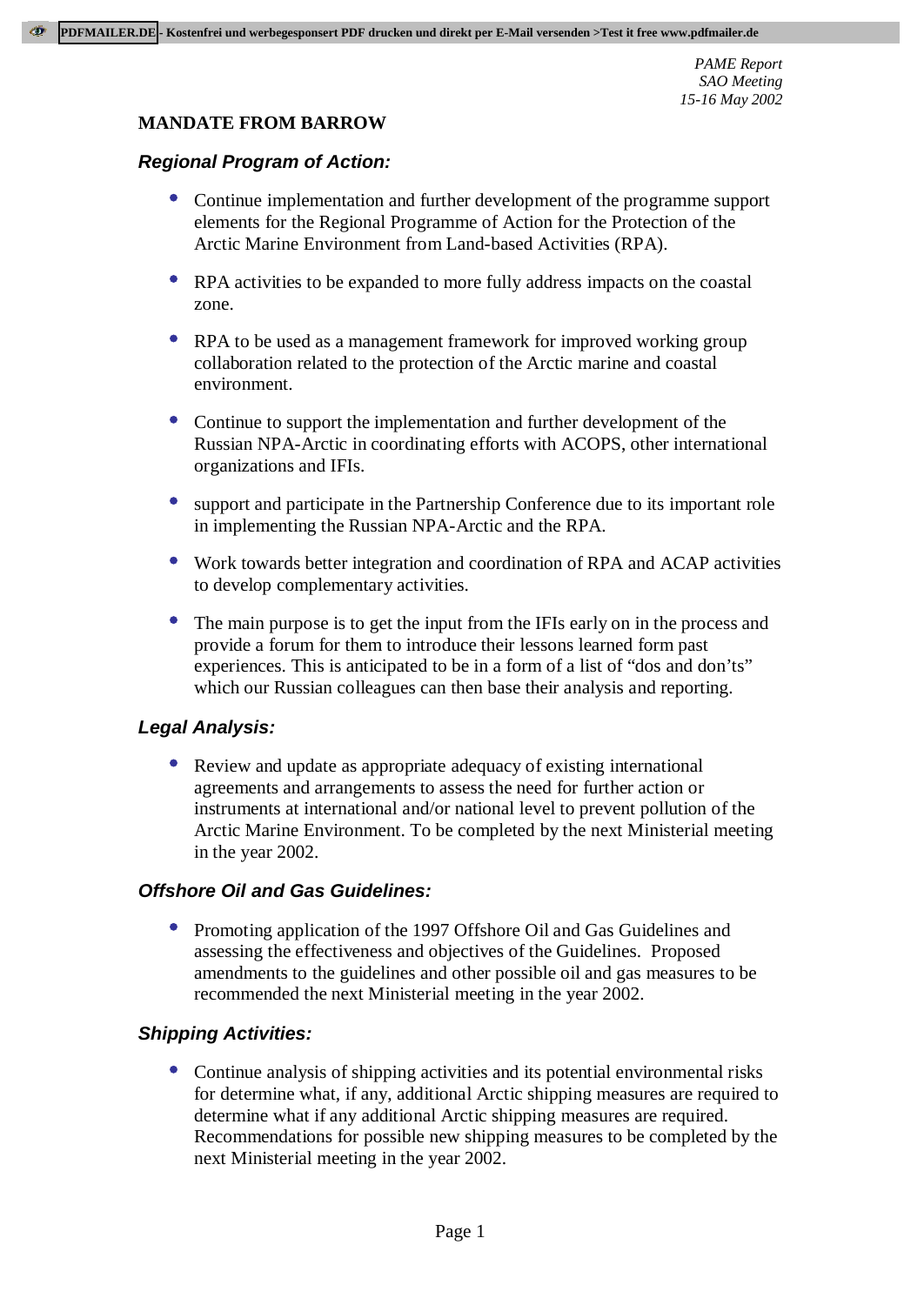- Welcome further cooperation on those Guidelines, and welcome the snap shot analysis of maritime activities in the Arctic prepares by Norway for PAME as a useful contribution for determine what, if any, additional Arctic shipping measures are required:
- Follow-up and promote completion and implementation of IMO Polar Guidelines for Ships Operating in Ice-Covered Waters.
- Take note of the work being done in the International Maritime Organization (IMO) with the respect of the IMO Guidelines for Ships Operating in Arctic Ice-Covered Waters, welcome further cooperation on those Guidelines.

#### **DEVELOPMENTS SINCE ESPPO, NOVEMBER 2001**

PAME held its working group meeting in Reykjavik, Iceland, April 16-18, 2002 and the status of the Work Plan (Attachment I) is on schedule as presented below.

# **Regional Program of Action:**

- The implementation and programme support elements of the RPA are moving forward and the main updates regarding the RPA progress and ways forward in implementing RPA specific issues with respect to PAME's draft work plan for 2002-2004 (Appendix I).
- PAME continues to participate in UNEP's annual meetings of Regional Seas Conventions and Action Plans in their efforts to strengthen these programmes as many of the issues and problems addressed have relevance to PAME's work.

# **Russian NPA-Arctic:**

- It is the responsibility of each Arctic country to create and execute a National Action Plan for the Arctic, either as a separate plan or through other national mechanism. Russia has adopted such an action plan and PAME is supporting the Russian NPA-Arctic, consistent with the Ministerial Declarations of Iqualuit 1998 and Barrow 2000.
- One concrete example of the implementation of parts of the Russian NPA-Arctic is the GEF project " Russian Federation – Support to the NPA Arctic" which was approved by the GEF Council on 7 Dec. 2001. Other examples may be bilateral cooperation with the Russian Federation.
- Basis for the development of the GEF Project was the Russian NPA-Arctic and the results of the GEF PDF B Project. Russian NPA-Arctic is now integral part of the Russian system, being a plan within the "World Ocean" Federal Target-oriented Programme (FTOP), and its sub-programme "Use and Development of the Arctic".
- The main objective of the GEF Project is to ensure a coherent basis for the identification of priorities associated with the adverse effects of land-based activities to the marine environment.
- The NPA-Arctic is an important component of the RPA implementation phase and is a part of PAME's work plan. PAME's involvement provides support to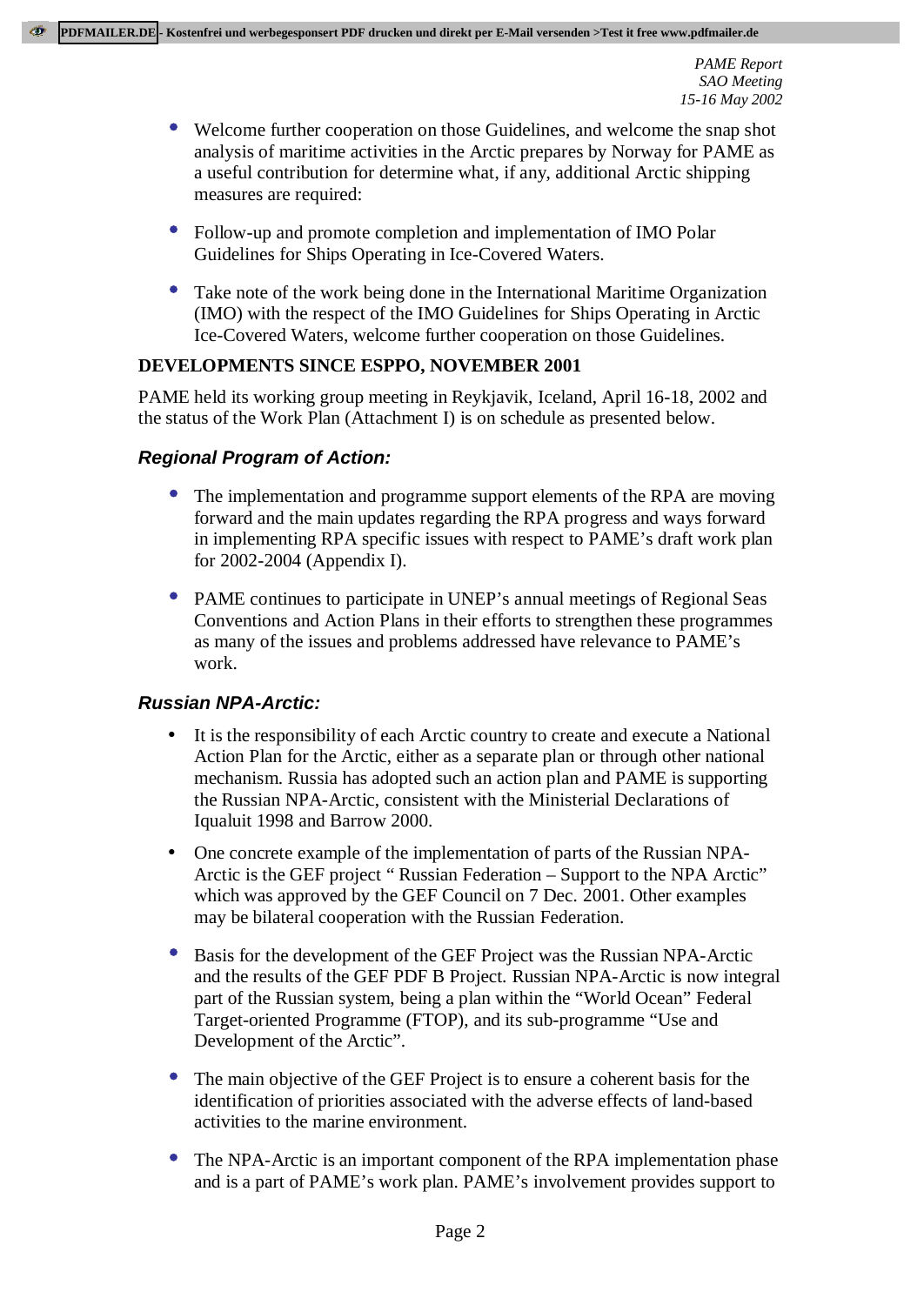the NPA-Arctic. [The role of PAME in the Russian NPA-Arctic was initially catalytic, but after the approval of the GEF Project, PAME´s role has moved into [reviewing]<sup>1</sup> [following] the progress for the purpose of making recommendations to the SAOs and maintaining information exchange, and if appropriate, provide comments to the co-executing agencies.  $]^{2}$ 

- The planning of the round table meetings is important in the preparatory process of the Partnership Conference. It is anticipated that the round table process could start in the beginning of year 2003, or when project proposals of the GEF project have been prepared in more detail. Based on this a tentative schedule of the Partnership Conference is in 2004.
- The round-table meetings should be based on concrete sectors/project topics; support should be galvanized for participation in the Partnership Conference and garner advance collaboration on project ideas; and advantage should be taken of the regional contacts and/or specific sector strengths of the two regions in which the round table meetings are intended to be held (North America and Nordic countries).
- The Partnership Conference and its preparatory process should build on past and existing experience and focus on discrete manageable aspects of the NPA-Arctic. PAME recognizes the involvement of relevant projects of other working groups of the Arctic Council in the partnership process as a potential opportunity to improve working group coordination approach to GEF and other International Funding Institutions.

 $\overline{a}$ 

<sup>&</sup>lt;sup>1</sup> Norway is of the opinion that the word "reviewing" indicates that PAME would have a secretariat function to the GEF Project and would have a control function as a reviewer of the Project´s progress and this would give PAME a role it should not have. "Review" implies in depth assessing the track of a project, and we therefore prefer to use the word "follow". Using "review" will, in our opinion also strengthen the parts of the paragraph concerning making recommendations and providing comments (" ...making recommendations to the SAOs .." and "...and if appropriate, provide comments to the coexecutive agencies."). This will even more give PAME a responsibility with regard to the implementation of the project, a responsibility PAME in our opinion should not have.

**Note from the Chair:** There was a general view at the meeting that PAME should not have active control function of the GEF project after its approval. Other countries than Norway were of the opinion that the use of the word "review" didn't imply active control function of PAME in the GEF project and PAMEs role should be consistent with RPA and PAMEs mandate from Iqualuit and Barrow.

<sup>&</sup>lt;sup>2</sup> The whole paragraph is bracketed at request of Norway, to leave the possibilities open to SAOs to reflect upon a new text at their meeting in Oulu.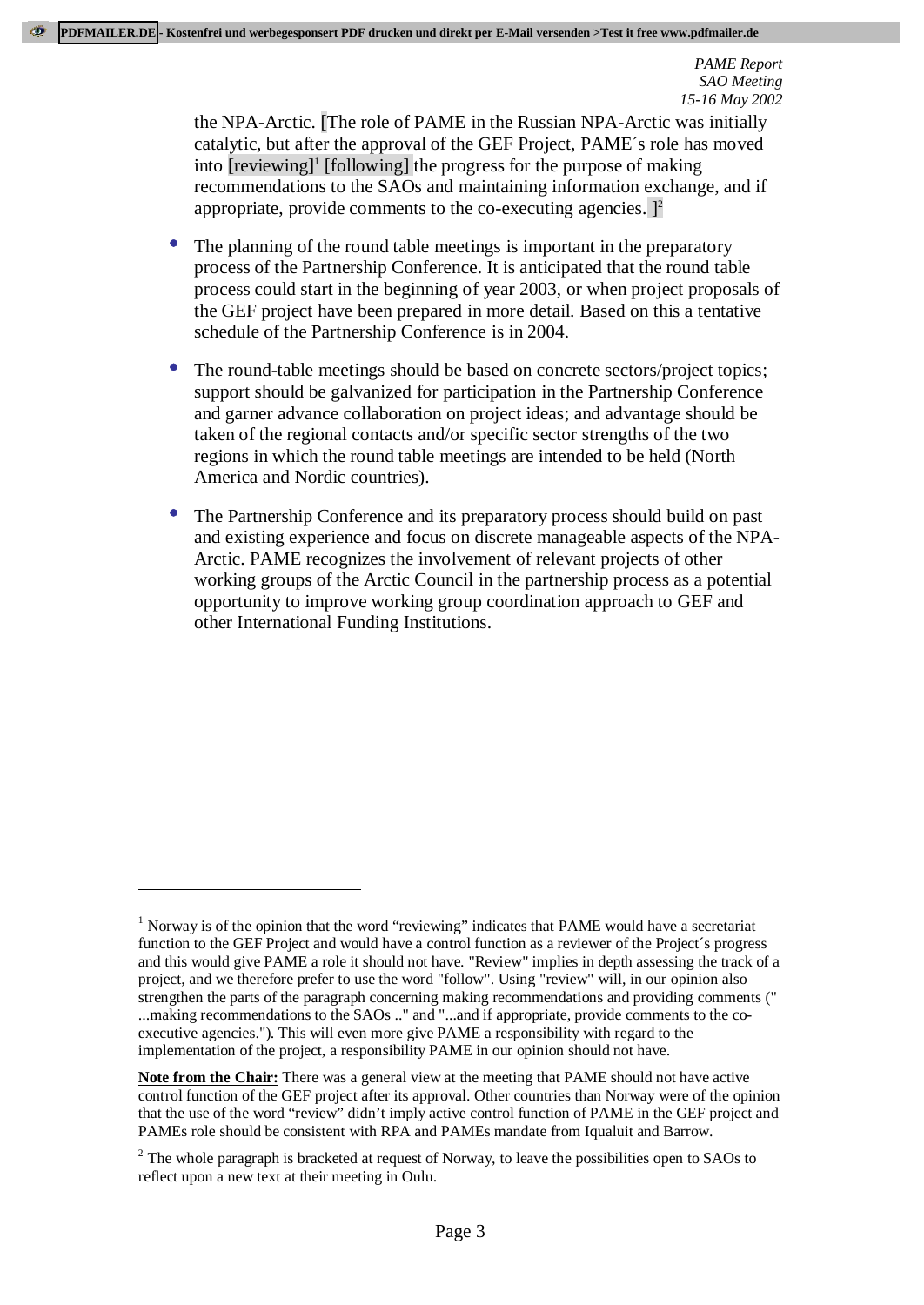# **Legal Analysis:**

- The update of the 1996 PAME Recommendations are provided by lead countries as follows:
	- $\triangleright$  Unites States Dumping Activities
	- $\triangleright$  Norway Shipping Activities
	- $\triangleright$  Denmark/Greenland Offshore Oil and Gas Activities
	- $\triangleright$  Canada Land-based Activities

The following documentation will be submitted to he next Ministerial meeting of the Arctic Council (provided in Annex II):

- $\triangleright$  Highlights of progress made since the 1996 report
- $\triangleright$  Status of the 1996 report recommendations
- $\triangleright$  A factual update of the matrix of legal analysis

# **Offshore Oil and Gas Guidelines:**

- The update of the 1997 Offshore Oil and Gas Guidelines is being finalized through a correspondence group to be submitted at the next ministerial meeting of the Arctic Council.
- The update process is done in cooperation with other relevant working groups and organizations such as the Oil and Gas Producers (OGP), RUNARC and WWF.

# **Shipping Activities:**

- Norway as the lead-country is developing in greater detail its proposal on the follow-up activities of The Snap Shot Analysis of Maritime Activities and ways to address ship generated waste. Further work on this proposal will be reported on at a later time.
- Canada is the lead country on developing Arctic Waters Oil Transfer Guidelines. A website has been prepared for the correspondence group to post documents and comments. These Guidelines are intended to address additional provisions deemed necessary for consideration beyond existing requirements of the SOLAS Convention in order to take into account the climate conditions of Arctic ice-covered waters and to meet appropriate standards of maritime safety and pollution prevention.
- Progress on the development of these Guidelines will be submitted at the next ministerial meeting and its completion is included in the PAME Work Plan for 2002-2004.

# **COORDINATION WITH OTHER WORKING GROUPS**

Working groups of the Arctic Council, ACAP, AMAP, CAFF and EPPR, have participated and reported at previous PAME meetings in an effort to increase the cooperation and avoid overlap between the working groups in addressing pollution prevention and control issues.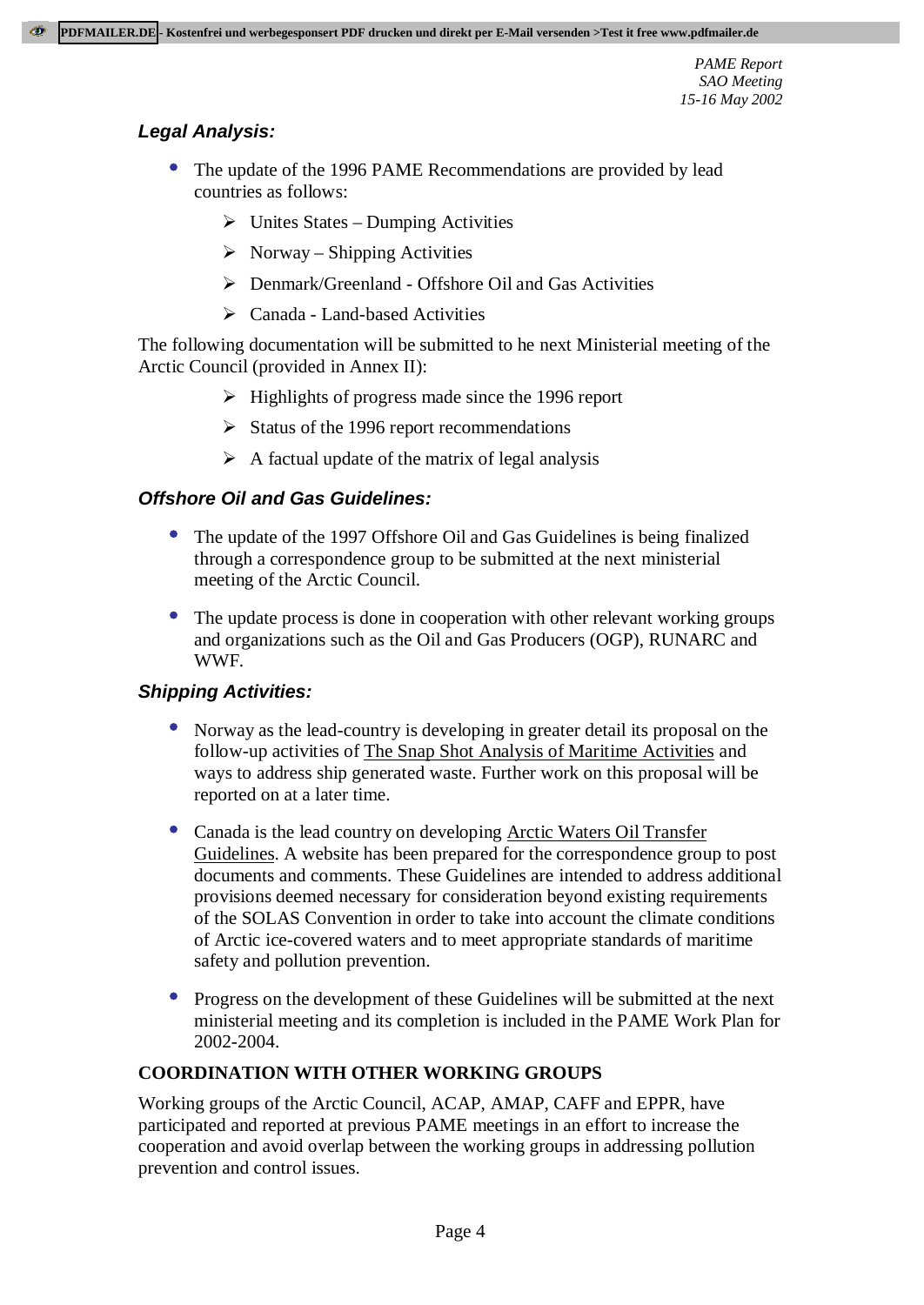A joint letter by the Chair's of ACAP and PAME was presented at the SAO meeting held in June 2001 in an effort to establish greater cooperation and coordination between ACAP and PAME leading up to the next Arctic Council Ministerial meeting.

PAME is considering in what way it could participate in the CPAN (Circumpolar Protected Areas Network) working group as it is of particular interest in relations to habitat destruction in coastal areas.

PAME recognizes that issues such as land-based activities and shipping activities need to be adequately covered in the ACIA scientific assessment of which the ACIA Policy Document will be built on and thus early consultations are recommended.

# **PAME ADMINISTRATION AND MANAGEMENT**

The PAME Secretariat received \$135.000 US through voluntary contributions for 2001, of which approximately half is provided by the Icelandic government. The projected operational costs for 2002 is estimated to be \$ 156.000 US. The core staff consists of an Executive Secretary (100%) and an Administrative Assistance (40%) that is shared with the CAFF Secretariat.

The next PAME meeting is scheduled to take place after the Ministerial meeting. Exact time and place to be determined.

# **DELIVERABLES FOR THE 3RD ARCTIC COUNCIL MINISTERIAL**

PAME's Work Plan for 2000-2002 is up to date and will be finalized by the following submissions at the next Ministerial meeting of the Arctic Council:

- 1. The review of:
	- $\geq$  Legal Analysis and the recommendations from the 1996 report.
	- $\triangleright$  The 1997 Offshore Oil and Gas Guidelines.
- 2. Update on shipping activities and report on progress on the developments of the Arctic Waters Oil Transfer Guidelines.
- 3. Progress on other PAME activities as appropriate and provide general recommendations on marine issues for Ministerial considerations.

Other deliverables for approval by the ministers of the Arctic Council is the Work Plan for 2002-2004 (draft provided as an attachment). Last PAME meeting agreed that in ordered to be more results orientated the working group would benefit from establishing expert groups as appropriate for carrying out inter-sessional work on specific activities of the PAME Work Plan.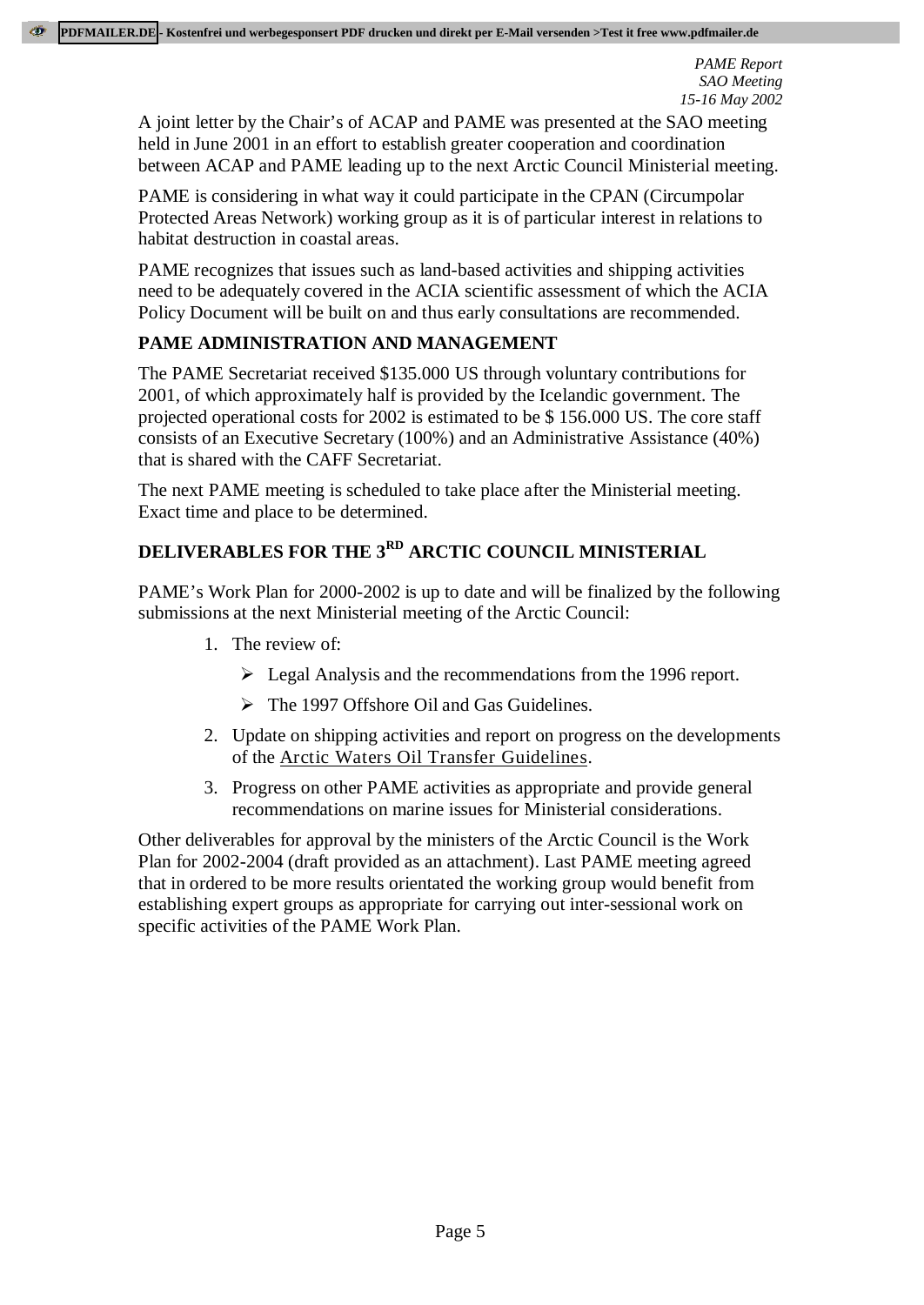#### **POSSIBLE ELEMENTS FOR INCLUSION IN THE INARI DECLARATION**

#### **PAME Draft Recommendations for SAOs/Ministerial consideration**

Based on PAME's 1996 Recommendations and other PAME related activities, the PAME working group poses the following recommendations for SAO/Ministerial consideration to ensure protection of the Arctic marine environment:

- Encourage IMO to complete the 'ballast water' convention giving full consideration to Arctic conditions;
- Encourage the Arctic countries to ratify the convention on anti-fouling;
- Encourage the Arctic countries to sign and ratify the POPs Convention;
- Encourage the Arctic Countries to sign and ratify the two new UN-ECE LRTAP Protocols on POPs and heavy metals; and
- Encourage the Arctic Countries that have not already implemented the recommendations from the 1996 Report, to do so.
- Encourage the Arctic countries to secure funds for the participation of Indigenous Peoples participation in PAME´s work.
- Encourage Arctic countries to collaborate in projects that promote communication and information sharing in the regulatory and technical processes and practices of Arctic offshore oil and gas exploration, development, and ship-to-ship/ship-to-shore transfer.
- Other?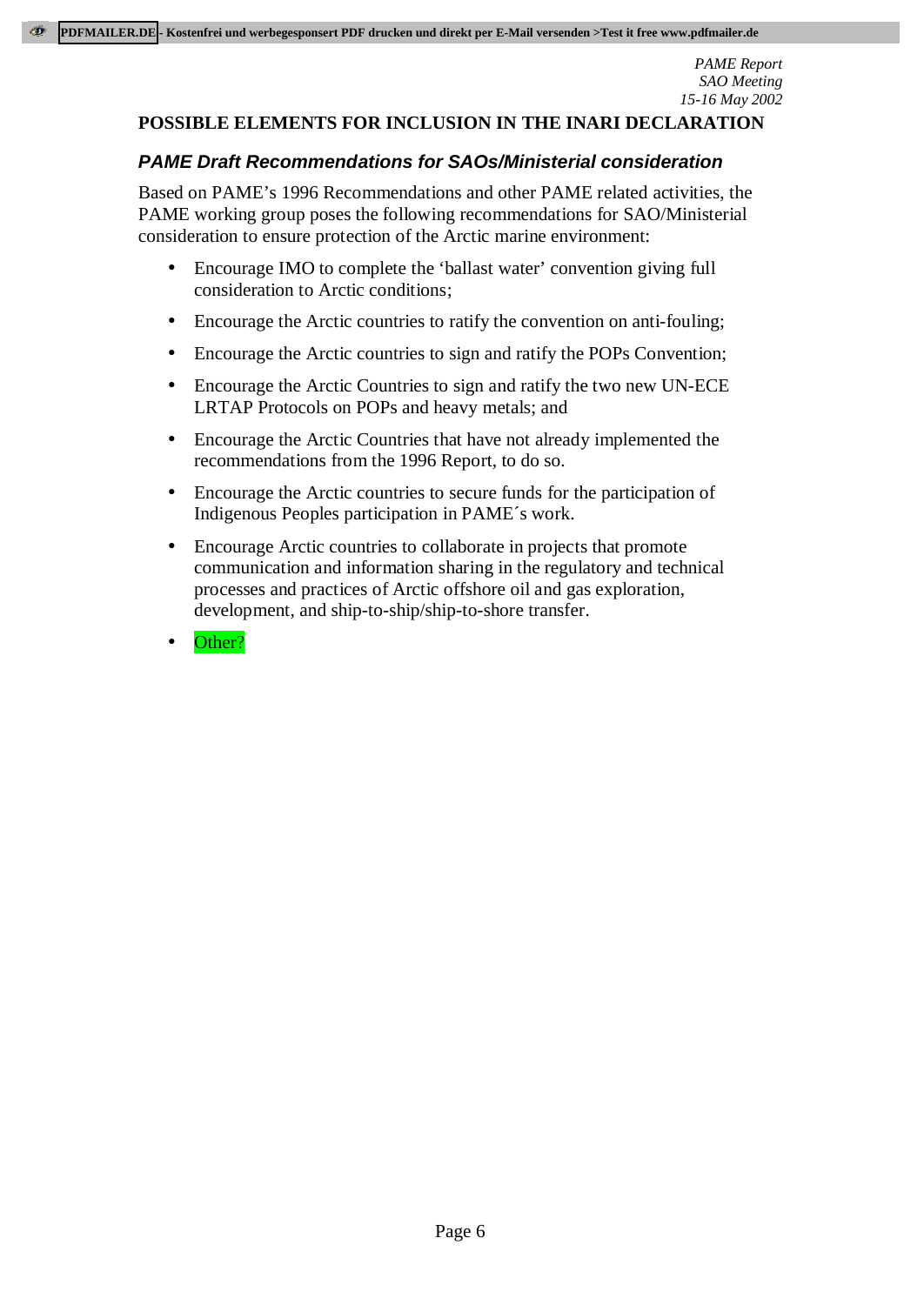# **APPENDIX I**

# **PAME Draft Work Plan 2002-2004**

# **Preface:**

The purpose of the PAME Work Plan is to provide a framework for PAME´s work related to the protection of the Arctic marine environment for the period of 2002 – 2004.

PAME´s activities are directed towards protection of the Arctic marine environment. PAME consists of National Representatives responsible for its work in their respective countries. Permanent Participants, representing Arctic indigenous groups, also participate in PAME, as well as representatives from several observer countries and interested organisations. Thus PAME provides a unique forum for collaboration on a wide range of Arctic pollution prevention issues.

The PAME Working Group meets twice a year to assess progress and advance its work. PAME is headed by a chair and vice-chair, which rotate among the Arctic countries and is supported by an International Secretariat.

PAME reports to the Senior Arctic Officials and other working groups of the Arctic Council as appropriate; and through the Senior Arctic Officials to the Ministers of the Arctic Council that meets every two years.

# **INTRODUCTION**

The PAME working group addresses policy and non-emergency pollution prevention and control measures related to the protection of the Arctic marine environment from land and sea-based activities. These include coordinated action programmes and guidelines complementing existing legal arrangements.

The PAME Work Plan 2002 – 2004 has been developed according to its mandate and agreed priorities. The aim is collaborative actions involving member countries and permanent participants, observing countries and regional/international organizations.

This Work Plan identifies 4 objectives and a set of specific actions, which outline the overall direction for the PAME program.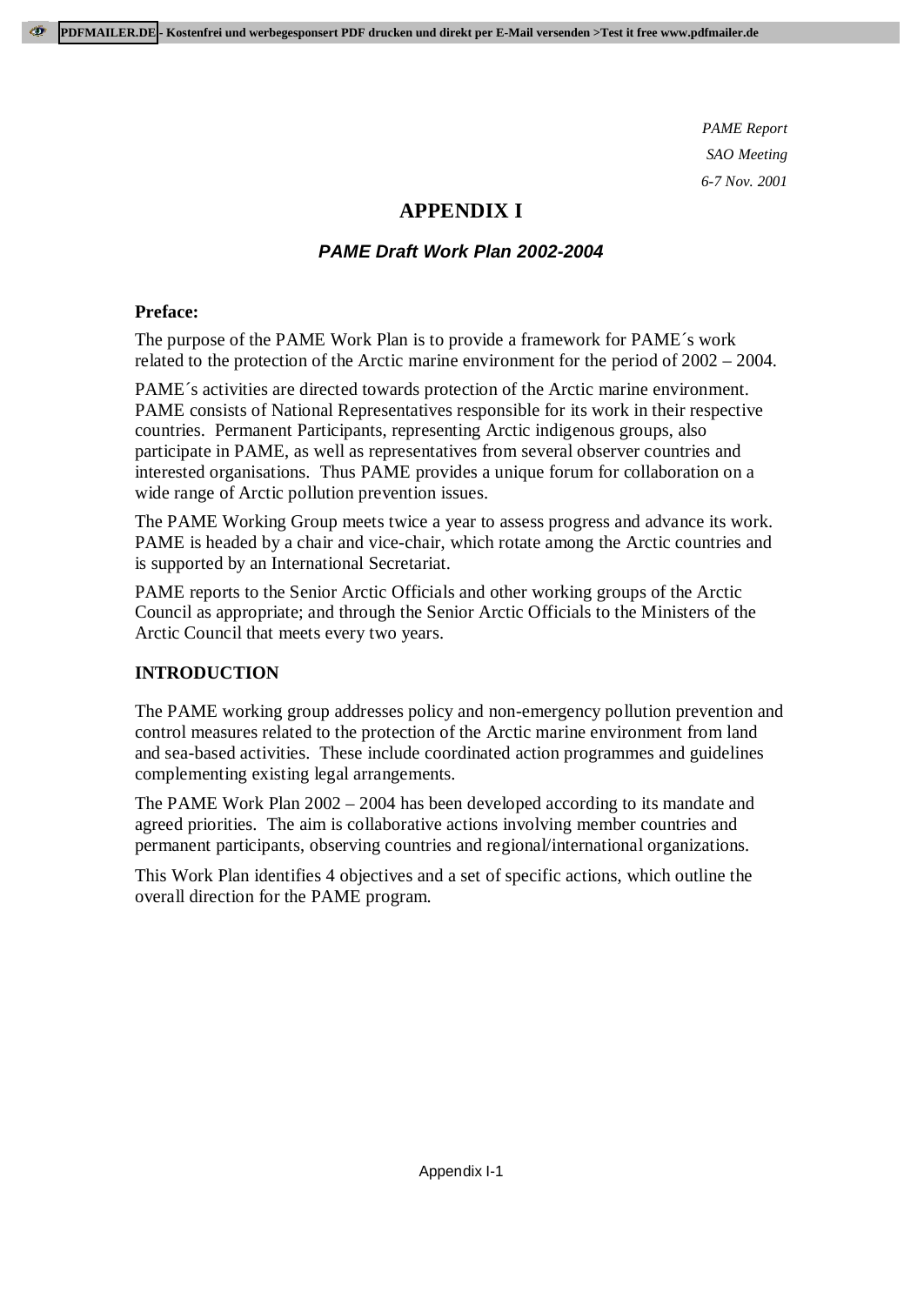# **OBJECTIVES AND ACTIONS**

# **Objective I:**

# *Promote an integrated and strategic approach for the protection of the marine environment*

#### *Rationale:*

The integrity of the Arctic Ocean is an international, regional and national priority due to its natural resources, unique socio-cultural characteristics, economic potential and integral role in global security and climatic processes.

As the common ecosystem in the circumpolar region, cooperation on health, safety and sustainable development of the Arctic Ocean is essential to the economic, environmental and social security of the region.

Climatic and development pressures (e.g. northern transportation, oil and gas) are significantly increasing in the Arctic Ocean.

It is important to engage and provide an opportunity for Permanent Participants, other governments and appropriate NGOs in the sustainable development of the Arctic Ocean.

There is a need for integration of the Arctic Council objectives and activities related to shipping, dumping, offshore oil and gas and land-based activities. The development of a "strategic plan" could provide a process and product to promote an integrated approach for the protection of the Arctic marine environment. Such a strategic plan would be consistent with the Declaration Establishing the Arctic Council and other relevant Council documents including the Arctic Environmental Protection Strategy, the ACAP Strategy and Barrow Declaration.

There is a need for integration of the Arctic Council objectives and activities related to shipping, dumping, offshore oil and gas and land-based activities.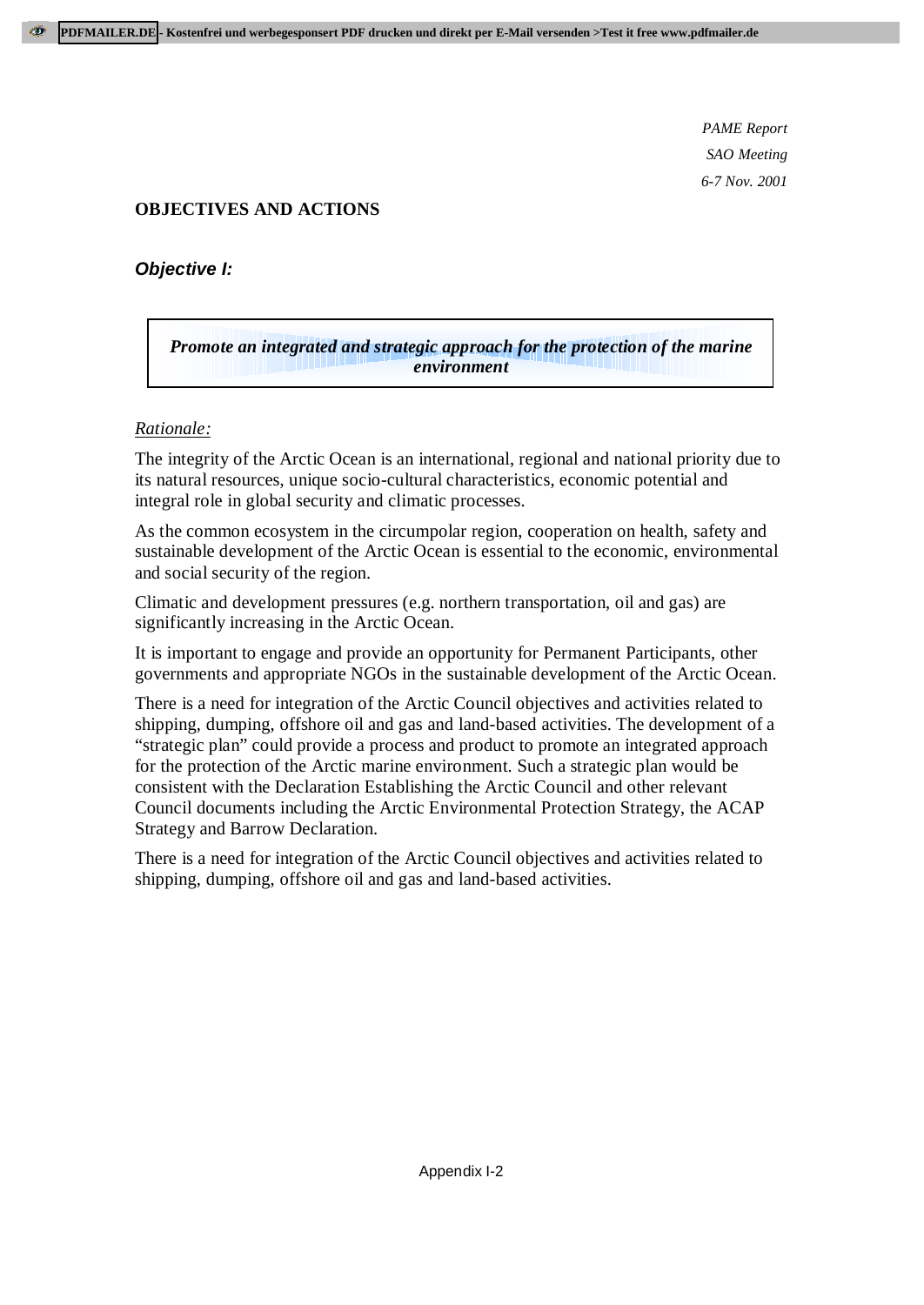# *Actions:*

| <b>Recommendations</b>                                                                                                                                                                                                              | <b>Actions</b>                                                                                                                                                                                                                                                                                                                                                                                                                                                                                                                                                                                                                          | Lead                                                                            |
|-------------------------------------------------------------------------------------------------------------------------------------------------------------------------------------------------------------------------------------|-----------------------------------------------------------------------------------------------------------------------------------------------------------------------------------------------------------------------------------------------------------------------------------------------------------------------------------------------------------------------------------------------------------------------------------------------------------------------------------------------------------------------------------------------------------------------------------------------------------------------------------------|---------------------------------------------------------------------------------|
| <b>Arctic Council activities</b><br>aimed at protection of<br>the marine environment<br>should be guided by a<br>strategic plan that is<br>developed through an<br>open and collaborative<br>process involving all<br>stakeholders. | To prepare a strategic plan for the<br>protection of the Arctic marine<br>environment for the consideration of<br>Senior Arctic Officials (SAOs) and the<br>Arctic Council in 2004.<br>The scope of the strategic plan will<br>require further elaboration, but<br>could include : the review and current<br>status of the 1996 PAME<br>recommendations; reports of other<br>Arctic Council Working Groups; the<br><b>Arctic Climate Impact Assessment</b><br>(ACIA); as well as input from<br>Permanent Participants, other<br>governments and appropriate NGOs,<br>obtained through a conference or<br>workshop and other mechanisms. | Canada and<br>Iceland as<br>well as a<br>web-based<br>corresponden<br>ce group. |
|                                                                                                                                                                                                                                     | The strategic plan will consider<br>integrated approaches to land-based<br>and sea-based (shipping, dumping, oil<br>and gas, and seabed mining) sources of<br>marine pollution. New or innovative<br>approaches to sustainable oceans<br>management including large marine<br>ecosystems (LME) and integrated<br>oceans management will be considered<br>in the process. Canada to look into<br>reworking of this text.                                                                                                                                                                                                                 |                                                                                 |

*Collaboration with Other Working Groups:*

The strategic plan development process to be designed for effective and efficient collaboration with all subsidiary bodies of the Arctic Council.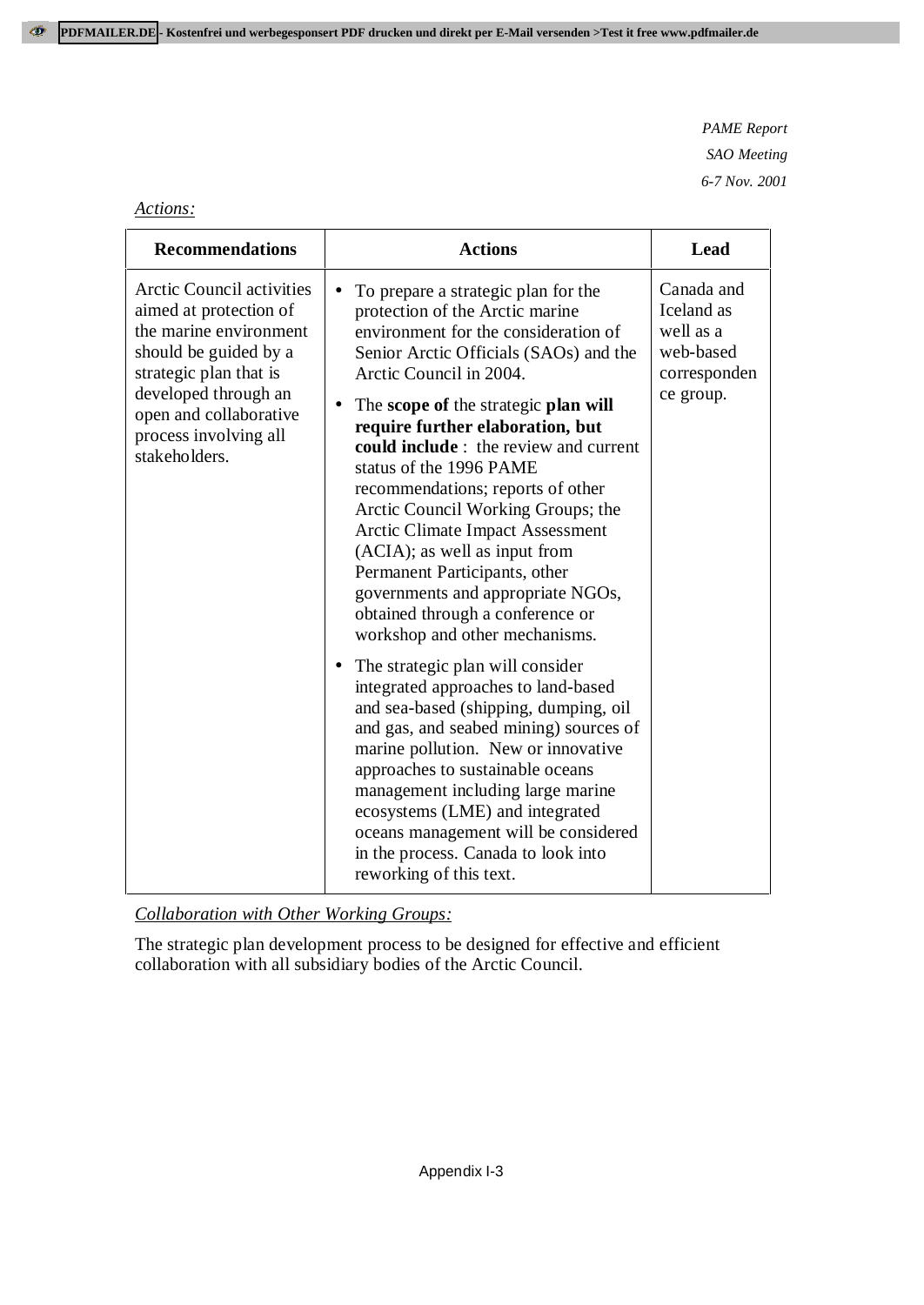#### **Objective II:**

*Prevent marine pollution from land-based activities.*

#### *Rationale:*

-

The objective is to protect the Arctic marine environment through national, regional and international actions on land-based activities located within or outside of the Arctic, which are the main sources of marine pollution. There is a need to periodically assess the adequacy of measures to prevent marine pollution from land-based activities, taking into account socio-economic and environmental conditions. Consideration should be given to expanding the RPA to better address land-based activities in the context of sustainable development of the marine and coastal environment.

The RPA objective is to protect the Arctic marine environment through joint actions on land-based activities, which are the main sources of marine pollution. The initial phase of the RPA has focused on strategies and measures that can be taken in the short term to address urgent pollution problems. The next phase proposes to expand the RPA to better address land-based activities in the context of sustainable development of the marine and coastal environment in collaboration with AMAP assessments and the Arctic Council Plan of Action (ACAP) projects.

It is the responsibility of each Arctic state to create and execute a National Action Plan for the Arctic, either as a separate plan, or through other national mechanism.

Russia has adopted a national plan of action, "Russian NPA-Arctic" and PAME supports Russian NPA-Arctic and the efforts for its implementation which is consistent with the Ministerial Declarations from Iqualuit 1998 and Barrow 2000.

Concrete example of the implementation parts of the Russian NPA-Arctic is the GEF project " Russian Federation – Support to the NPA Arctic" which was approved by the GEF Council on 7 Dec. 2001. The GEF Project is not an Arctic Council project, but is complementary to Arctic council goals. The implementing Agency for this project is UNEP and its co-executing Agencies are the Ministry of the Economic Development and Trade of the Russian Federation and the Advisory Committee on the Protection of the Sea (ACOPS).

[The role of PAME in the Russian NPA-Arctic was initially catalytic, but after the approval of the GEF Project, PAME's role has moved into  $[reviewing]$ <sup>3</sup> [following] the

 $3$  Norway is of the opinion that the word "reviewing" indicates that PAME would have a secretariat function to the GEF Project and would have a control function as a reviewer of the Project´s progress and this would give PAME a role it should not have. "Review" implies in depth assessing the track of a project, and we therefore prefer to use the word "follow". Using "review" will, in our opinion also strengthen the parts of the paragraph concerning making recommendations and providing comments (" ...making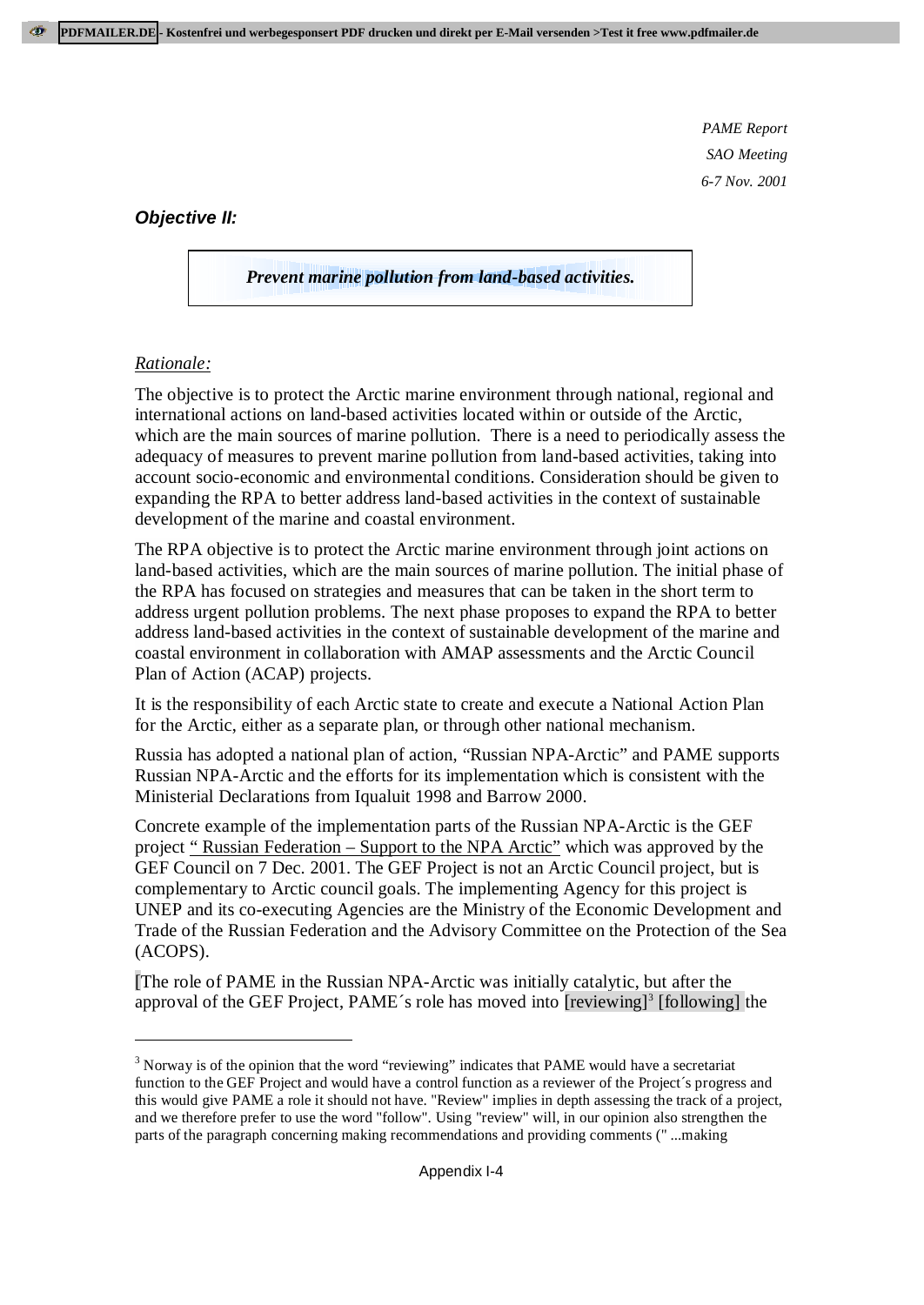progress for the purpose of making recommendations to the SAOs and maintaining information exchange, and if appropriate, provide comments to the co-executing agencies.  $]$ <sup>4</sup>

Canada, Denmark, Finland, Iceland, Sweden and USA are supportive  $\lceil \text{of all or parts} \rceil^5$  of the implementation of the GEF Project on the Russian NPA-Arctic and appreciate the efforts of the co-executing agencies to prepare and implement the GEF Project.

-

| <b>Recommendations</b>                                                                                                                                                                                  | Actions                                                                                                                                                                                                                                                                                                                                                                                                                                                                                | Lead |
|---------------------------------------------------------------------------------------------------------------------------------------------------------------------------------------------------------|----------------------------------------------------------------------------------------------------------------------------------------------------------------------------------------------------------------------------------------------------------------------------------------------------------------------------------------------------------------------------------------------------------------------------------------------------------------------------------------|------|
| Arctic countries should<br>continue to work<br>towards the ratification<br>and implementation of<br>existing international<br>and regional<br>instruments and<br>agreements                             |                                                                                                                                                                                                                                                                                                                                                                                                                                                                                        | ALL  |
| Arctic countries should<br>continue to cooperate<br>with the Russian<br>Federation on the<br>implementation of its<br>NPA-Arctic,<br>particularly in the area<br>of marine impacts from<br>"hot spots". | <b>Russian NPA-Arctic Actions:</b><br>Support the effort of the Russian Federation<br>in the implementation of the Russian NPA-<br>Arctic and encourage the Arctic countries to<br>contribute through e.g. technical, scientific<br>and financial assistance.<br>Continue to promote information sharing,<br>(collaboration and in the funding raising)<br>efforts for the implementation of the<br>Russian NPA-Arctic and encourage<br>International Financial Institutions (IFIs) to | ALL  |

recommendations to the SAOs .." and "...and if appropriate, provide comments to the co-executive agencies."). This will even more give PAME a responsibility with regard to the implementation of the project, a responsibility PAME in our opinion should not have.

**Note from the Chair:** There was a general view at the meeting that PAME should not have active control function of the GEF project after its approval. Other countries than Norway were of the opinion that the use of the word "review" didn't imply active control function of PAME in the GEF project and PAMEs role should be consistent with RPA and PAMEs mandate from Iqualuit and Barrow.

<sup>4</sup> The whole paragraph is bracketed at request of Norway, to leave the possibilities open to SAOs to reflect upon a new text at their meeting in Oulu.

<sup>5</sup> Sweden recognizes that the GEF project has a very broad base, and while appreciating the efforts in implementing the project, Sweden does not necessary support all elements of it.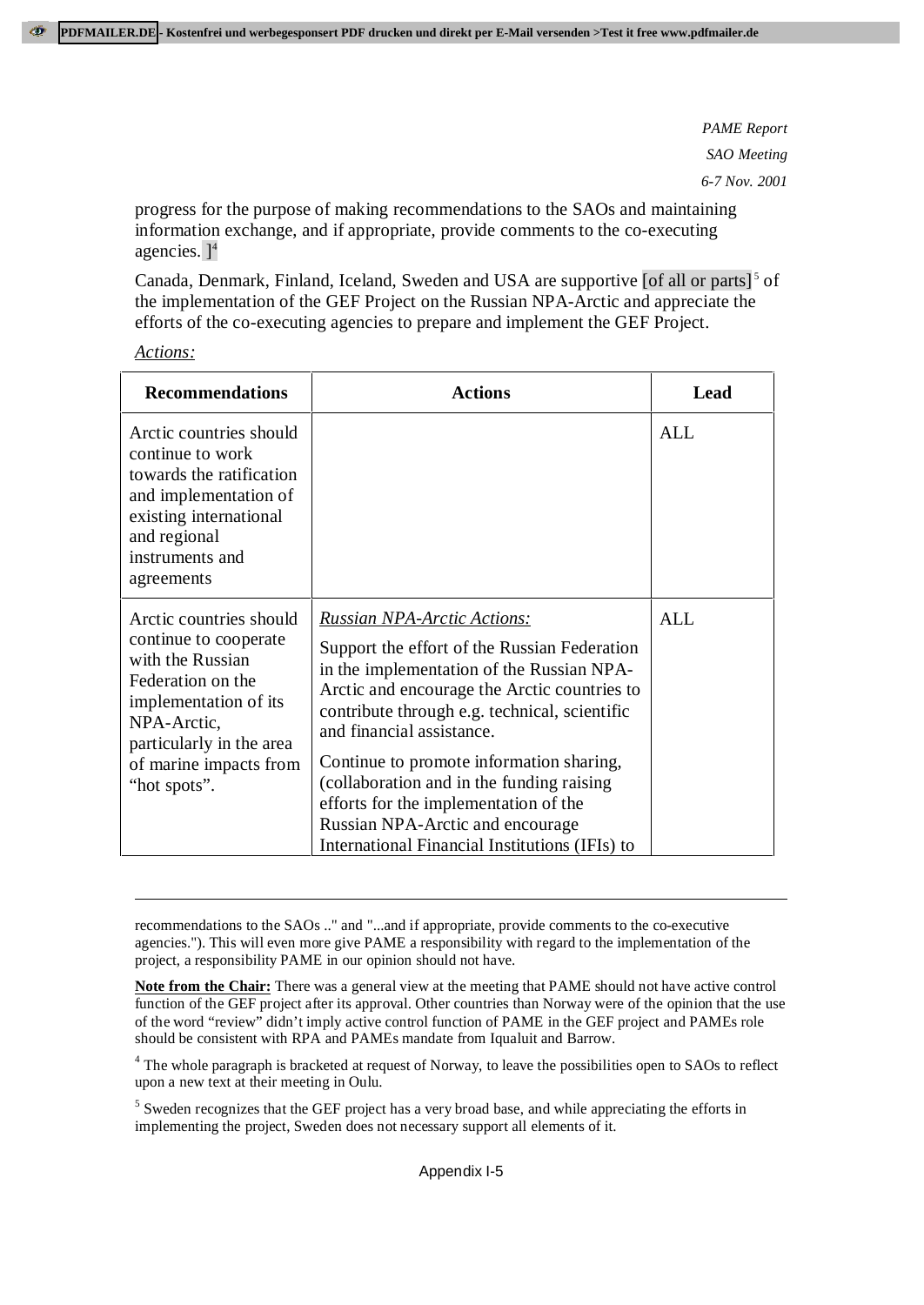|                                                                                                                                                  | take part in the design and implementation<br>of pre-investment studies.) $6$                                                                                                                                                                                                                                                                                                                                                                                                                                                                   |        |
|--------------------------------------------------------------------------------------------------------------------------------------------------|-------------------------------------------------------------------------------------------------------------------------------------------------------------------------------------------------------------------------------------------------------------------------------------------------------------------------------------------------------------------------------------------------------------------------------------------------------------------------------------------------------------------------------------------------|--------|
|                                                                                                                                                  | Serve as an advisory body to the<br>preparations of the partnership process,<br>including possible round tables, and<br>promote participation of all relevant<br>stakeholders in the Partnership Conference.                                                                                                                                                                                                                                                                                                                                    |        |
|                                                                                                                                                  | Report on the progress of the Russian NPA-<br>Arctic to SAOs and other working groups of<br>the Arctic Council.                                                                                                                                                                                                                                                                                                                                                                                                                                 |        |
|                                                                                                                                                  | <b>GEF Project in support of Russian NPA</b><br><b>Arctic Actions:</b>                                                                                                                                                                                                                                                                                                                                                                                                                                                                          |        |
|                                                                                                                                                  | [ $[$ Review] <sup>7</sup> [Follow] the project progress<br>for the purpose of making recommendations<br>to the SAOs as appropriate and maintain<br>information exchange, and if appropriate,<br>provide comments to the co-executing<br>agencies. $]$ <sup>8</sup>                                                                                                                                                                                                                                                                             |        |
| PAME should<br>periodically review the<br>threats/risks to the<br>marine environment<br>and the adequacy of<br>existing and planned<br>measures. | Review by 2004 the land-based activities<br>chapter of the 1996 PAME Report, taking<br>into account AMAP II, interim reports on<br>the predicted environmental and socio-<br>economic effects of climate change, updated<br>national reports and other relevant<br>information. The objective of this review is<br>to make recommendations to the 2004<br>Ministerial regarding the threats and the<br>adequacy of existing measures, including<br>the possibility of expanding the RPA to<br>address source categories not already<br>covered. | Canada |

<sup>6</sup> Subject to the outcome of discussions by the SAOs on IFIs.

The chair would like to draw the attention of the SAOs to the RPA which states within the Programme Support Elements Chapter that actions for technical co-operation should include: …"*Exploring innovative approaches to encourage multilateral financing agencies, including region development banks, and national institutions for bilateral development to co-operate in programming and project implementation and to further explore innovative approaches to provide continuing and predictable programme funding for the priority actions identified (e.g. partnership meetings)."*

7 See note 3

 $\overline{a}$ 

8 See note 4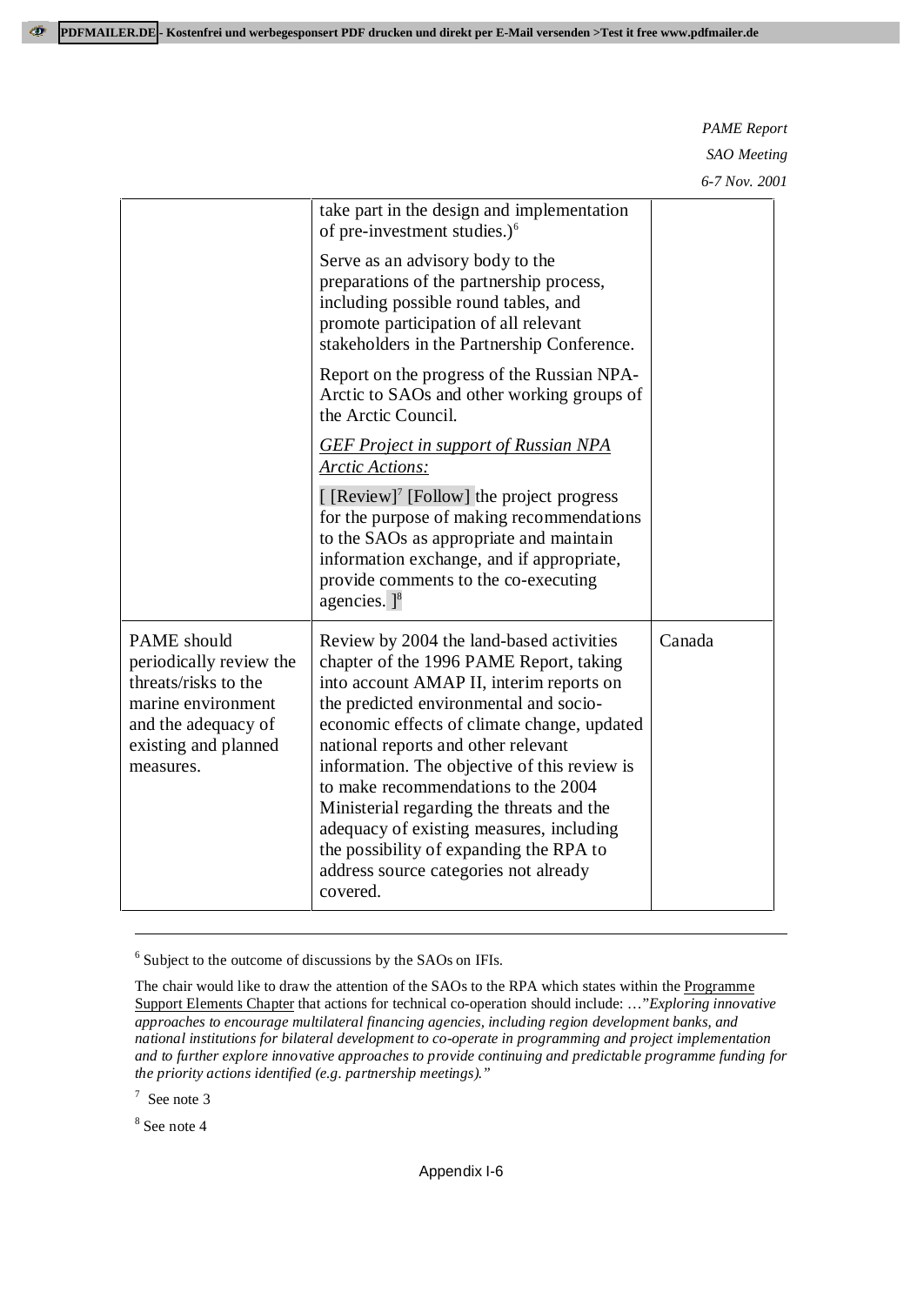| PAME should continue<br>to work on<br>implementation of the<br><b>RPA</b>        | Continue cooperation with the international<br>community on ocean issues such as the<br>involvement in the Regional Seas and GPA<br>activities.<br>Provide regular (annual?) reports on<br>progress in implementation. | Secretariat/A<br>LI |
|----------------------------------------------------------------------------------|------------------------------------------------------------------------------------------------------------------------------------------------------------------------------------------------------------------------|---------------------|
| <b>PAME</b> should continue<br>to work on<br>implementation of the<br><b>RPA</b> | Undertake an inventory of technical<br>solutions (best practices) for sewage<br>treatment that could be used by small<br>coastal communities in the Arctic.                                                            | <b>Iceland</b>      |

# **Objective III:**

*Prevent Pollution from Maritime Activities*

# *Rationale:*

Natural resources expansion and extraction activities such as new oil and gas exploration and production activities in the Barents Sea, North Atlantic and Arctic Ocean will cause an expansion in Arctic transportation by ships. Concerns include the potential for increased air pollution and garbage. Emerging issues which may be influenced by the effects of climate change include a potential increase in ship traffic as well as additional risk of introducing exotic species and pathogens in Arctic waters through the discharge of ballast water.

This work will be built on and coordinated with other organizations involved in Arctic marine transportation such as IMO (Arctic Shipping Guidelines), Northern Sea Route (INSROP the International Northern Sea Route Programme, Northern Maritime Corridor), SDWG and the EPPR Working Group on accident related issues and other existing work related to this issue.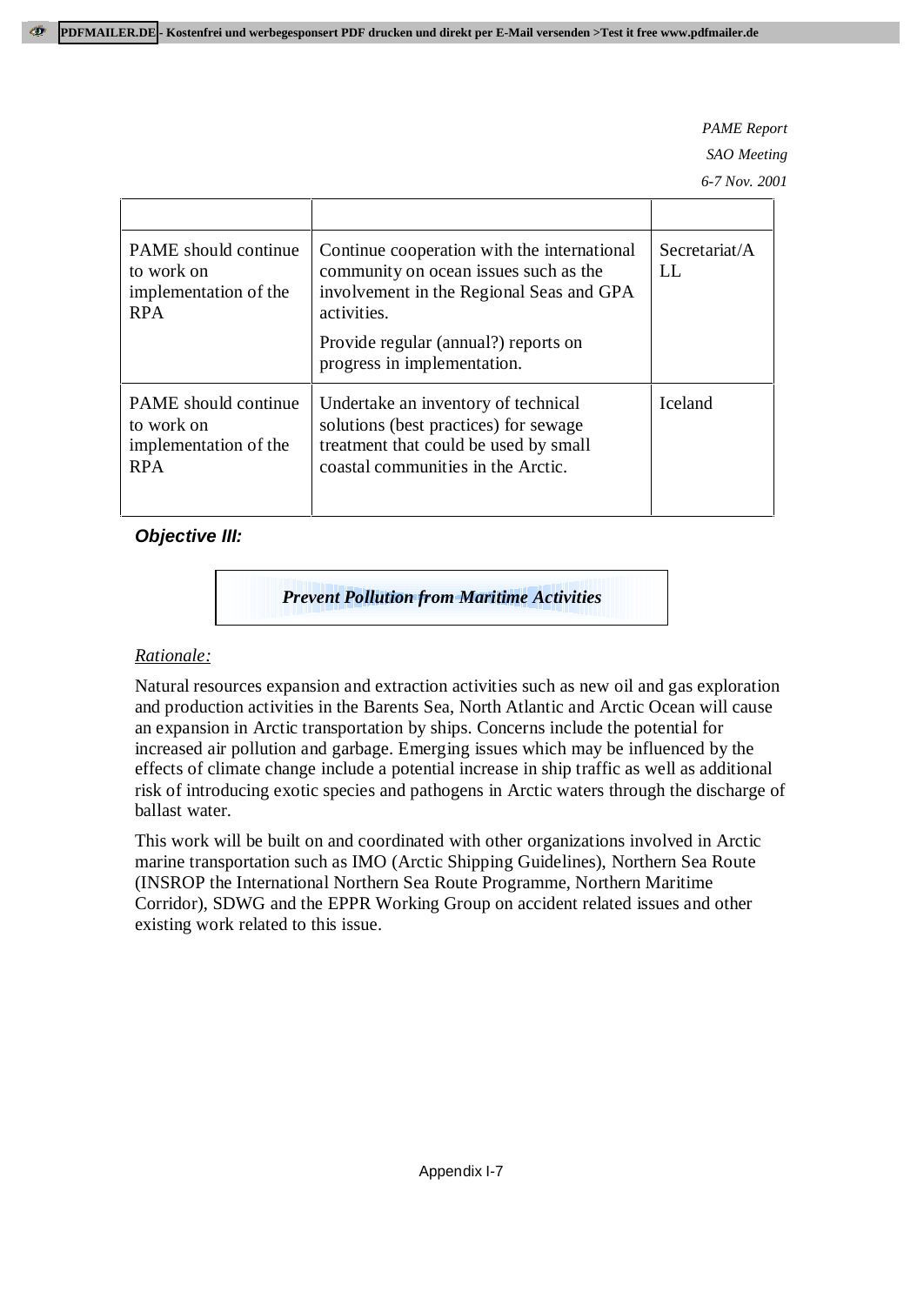# *Actions:*

| <b>Recommendations</b>                                                                                                                                                                         | <b>Actions</b>                                                                                                                                                                                                                                                                                                                                                            | Lead        |
|------------------------------------------------------------------------------------------------------------------------------------------------------------------------------------------------|---------------------------------------------------------------------------------------------------------------------------------------------------------------------------------------------------------------------------------------------------------------------------------------------------------------------------------------------------------------------------|-------------|
| Assess the<br>environmental risks<br>and evaluate the policy<br>framework associated<br>with increased<br>maritime<br>transportation and new<br>and emerging issues<br>on shipping activities. | Update the 1996 analysis based on the<br>results of the 'snapshot' analysis and new<br>environmental, economic, and socio-<br>cultural information on issues such as the<br>effect of climate change on Arctic shipping.<br>Considerations may include potential<br>increases in cruise ship traffic and the<br>potential sewage discharge these vessels<br>may generate. | Norway      |
| Develop guidelines on<br>possible impacts from<br>shipping activities.                                                                                                                         | Develop Arctic Waters Oil Transfer<br>Guidelines.                                                                                                                                                                                                                                                                                                                         | Canada      |
| Promote (Capacity<br>building,) information<br>exchange and<br>technology transfer<br>related to oil and gas<br>development.                                                                   | Encourage implementation of the PAME<br>Oil and Gas Guidelines through such<br>mechanisms as the clearing house and as<br>appropriate, seminars on best management<br>practice.                                                                                                                                                                                           | Secretariat |
| Coordinate with<br>regional organizations<br>on policy and non-<br>emergency pollution<br>prevention and control<br>measures of the Arctic<br>marine                                           | Support results of the Russia-United States-<br>Norway Arctic (RUNARC) oil and gas<br>regulatory regime project that relate to the<br>protection of the marine environment.<br>Support the consideration and possible<br>implementation of the recommendations of<br>the RUNARC project and the continuance<br>of the "RUNARC process".                                   | <b>ALL</b>  |
| Encourage IMO to<br>complete the proposed<br>international<br>convention on ballast<br>water management to<br>prevent the transfer of<br>harmful aquatic<br>organisms                          | Review progress and if appropriate provide<br>comment on matters related to the Arctic<br>Council objectives.                                                                                                                                                                                                                                                             | <b>ALL</b>  |
| Emerging issues which                                                                                                                                                                          | PAMEs participation in the process of                                                                                                                                                                                                                                                                                                                                     | ALL         |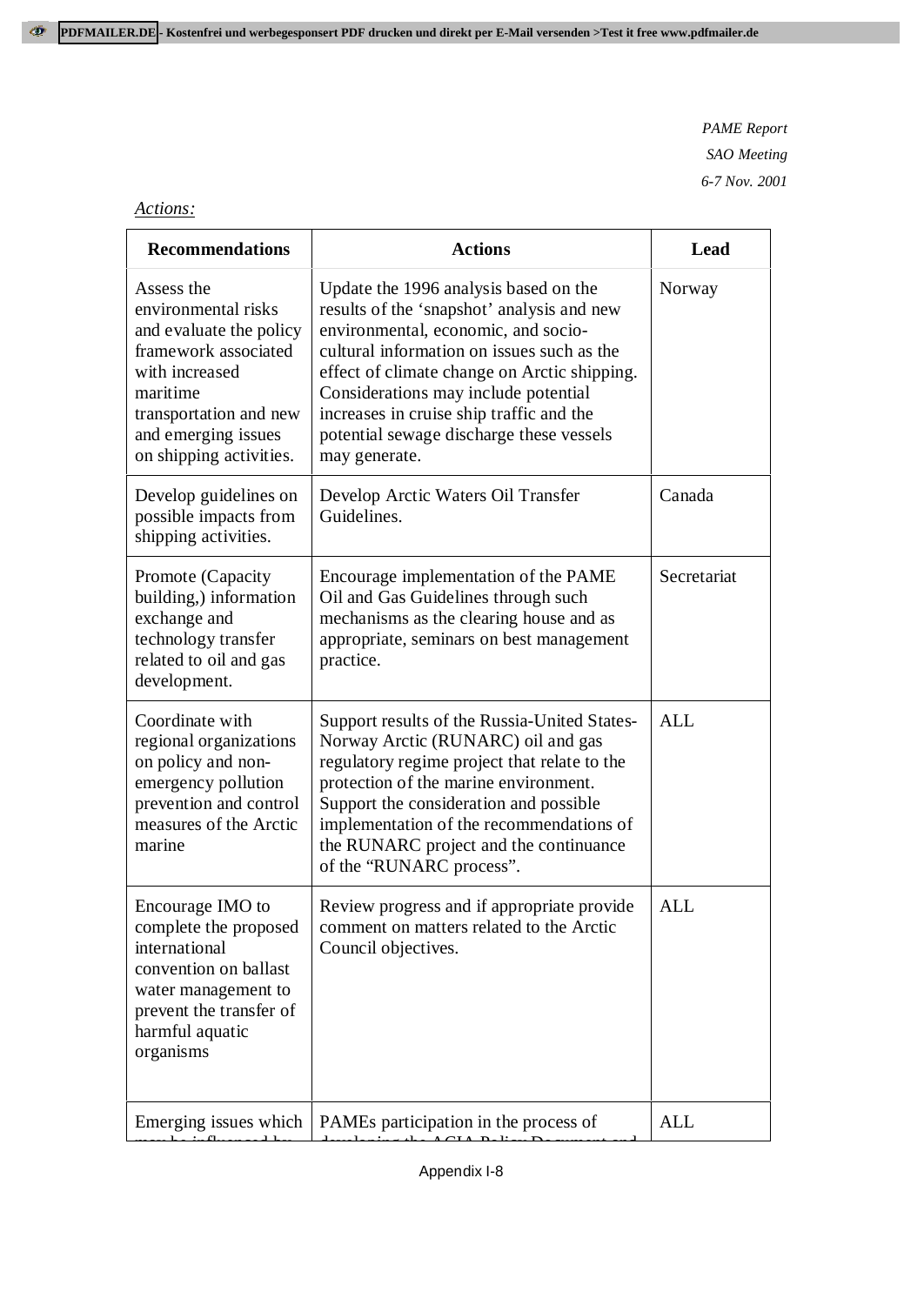| may be influenced by<br>the effects of climate<br>change include a<br>potential increase in<br>ship traffic. | developing the ACIA Policy Document and<br>to ensure that shipping activities are<br>adequately covered in the ACIA scientific<br>assessment of which the ACIA Policy<br>Document will be built on. | Coordination<br>with CAFF<br>and AMAP |
|--------------------------------------------------------------------------------------------------------------|-----------------------------------------------------------------------------------------------------------------------------------------------------------------------------------------------------|---------------------------------------|
|                                                                                                              |                                                                                                                                                                                                     |                                       |

# **Objective IV:**

*Improved reporting, coordination and collaboration with other Arctic Council bodies, regional organizations and others interested in marine protection.*

#### *Rationale:*

PAME is the Arctic Council focal point for information exchange on arctic marine protection issues.

#### *Actions:*

| <b>Recommendation</b>                                                                                                                   | <b>Actions</b>                                                                                                                                                                                                          | Lead        |
|-----------------------------------------------------------------------------------------------------------------------------------------|-------------------------------------------------------------------------------------------------------------------------------------------------------------------------------------------------------------------------|-------------|
| Improve its reporting<br>function (to SAO's),<br>and contribute to<br>updating trend<br>information on marine<br>environmental quality. | Develop a reporting procedure and format.<br>Website/Clearing House update.<br>Update the Communication Strategy.<br>Information exchange with UNEP Regional<br>Seas Programme regions, and other regional<br>programs. | Secretariat |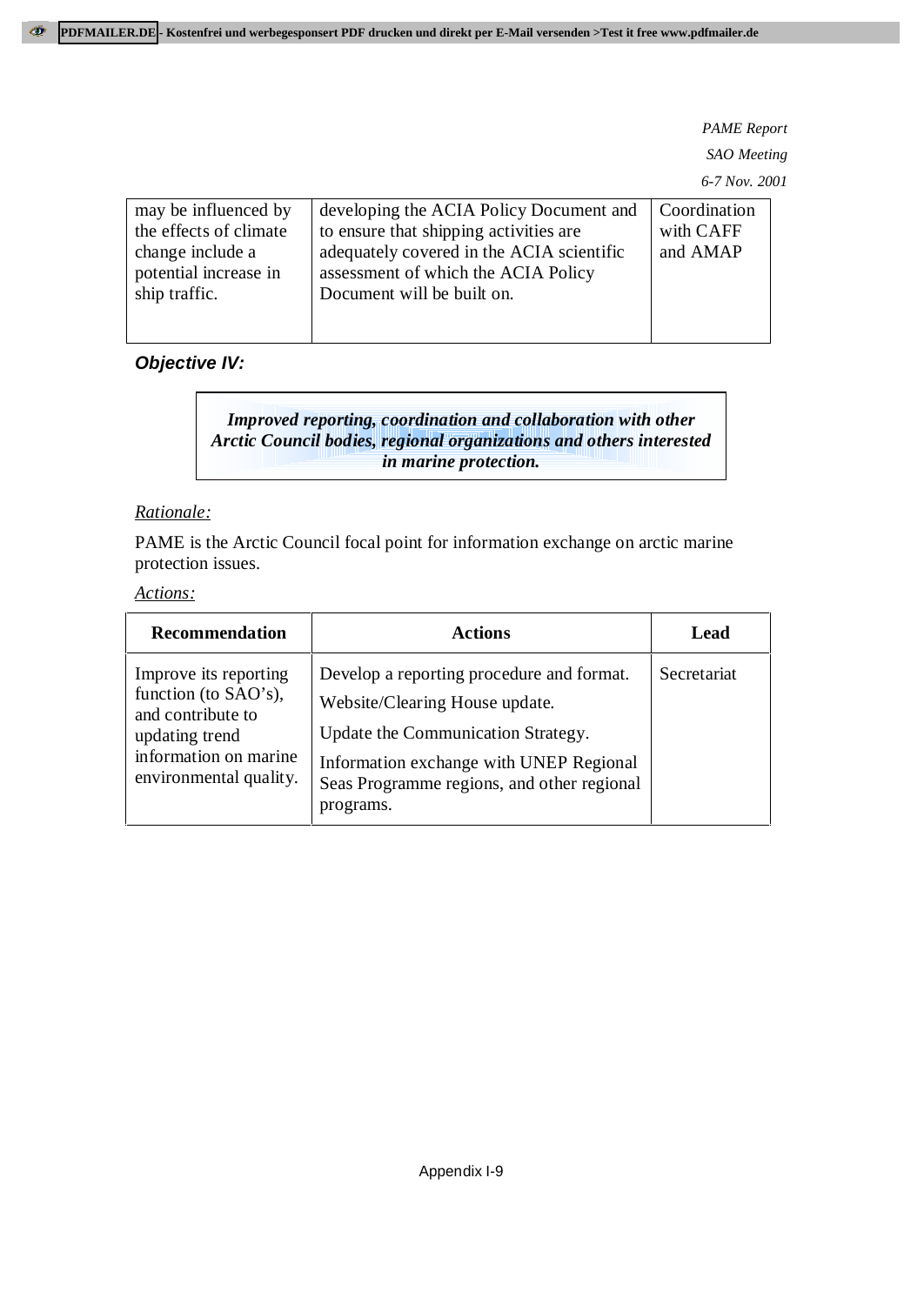# **APPENDIX II**

# **PAME Report on the Status of 1996 Recommendations**

# **Introduction**

The following provides a summary of the status of the main recommendations in the 1996 PAME Report to the Inuvik Ministerial Meeting.

#### **Land-based Activities**

Since 1996, significant progress has been made to address atmospheric emissions and discharges to the marine environment.

Under the *UNECE Convention on Long-Range Transboundary Air Pollution (LRTAP)*, protocols on POPs and heavy metals have been developed. Almost all Arctic countries have signed onto the protocols and several have ratified both protocols.

At the global level, UNEP's Stockholm Convention was adopted in May 2001. Almost all Arctic countries have signed and some have ratified the Convention.

Regional cooperation in the Arctic on land-based activities has been strengthened through the adoption of the *Regional Programme of Action for the Protection of the Arctic Marine Environment from Land-based Activities (RPA).* This supports the Arctic Council interest in cooperation, capacity building and information sharing in an area of common interest, namely the Arctic marine environment.

Good progress has also been made in the development of National Programmes of Action (NPA's) and the application of existing mechanisms to address land-based sources of marine pollution. Of particular importance is the development and approval of the Russian NPA-Arctic, which addresses a significant source of many concerns identified by PAME in 1996. The Russian Federation with ACOPS as a co-executing agency, have achieved the approval of the GEF project as an important step in the implementation of the Russian NPA-Arctic, supporting the Arctic Council Ministerial Declarations in Iqaluit and Barrow.

# **Dumping Activities**

With the cooperation and support of foreign governments, Russia has achieved significant progress on the development of land-based treatment facilities for low-level radioactive waste, thus avoiding further dumping at sea since 1993.

To address concerns with past dumping of radioactive material in Arctic waters, Arctic countries have continued national and international research and assessment, resulting in a better understanding of the significance of the issue. The AMAP II report sets out the state of knowledge on this issue.

# **Shipping Activities**

Recognizing that a coordinated system for collection and sharing of information on shipping activities was too costly relative to the short term benefits, PAME developed through Norwegian leadership, a Snap Shot Analysis on Maritime Activities in the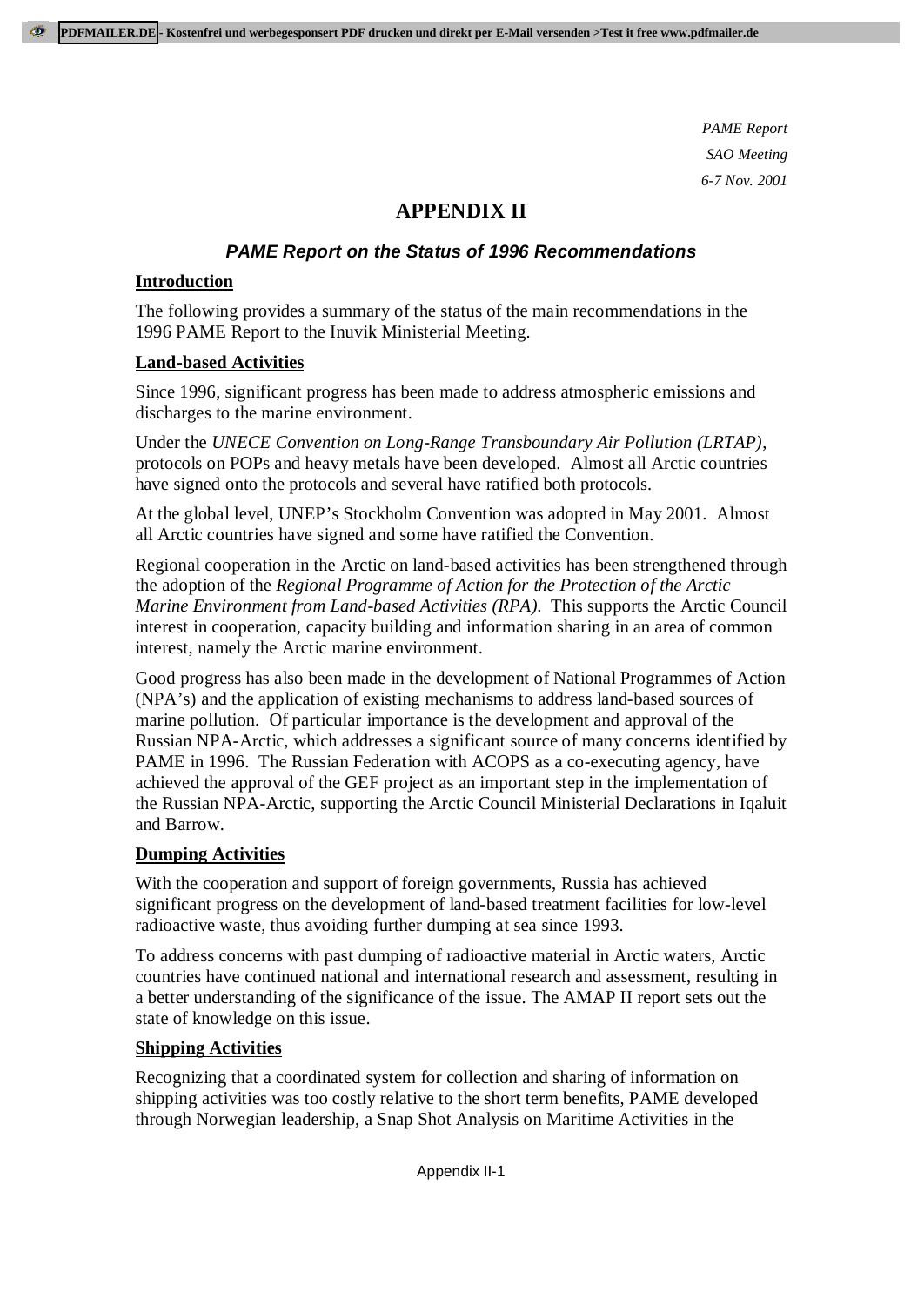Arctic. This was presented to Arctic Ministers in October 2000 (Barrow). This analysis provides a good basis (with other sources of information) for discussion on the need for any further measures.

Other areas of ongoing progress include:

- PAME is preparing Environmental Operating Guidelines for Oil Transfer to and from ships through Canadian leadership.
- IMO is completing the Guidelines for Ships Operating in Arctic Ice-Covered Waters.
- IMO has completed an international Anti-Fouling Convention to control the harmful effects of anti-fouling systems to the marine environment and it is open for signature.
- IMO is developing a new international convention for the control and management of ships' ballast water and sediments to prevent the transfer of harmful aquatic organisms.

# **Offshore Oil & Gas Activities**

Arctic countries have endorsed *Guidelines for Offshore Oil and Gas* development through the leadership of the U.S. The guidelines have been reviewed and improved and are being tabled for endorsement at the 2002 Arctic Council meeting.

- Several Arctic Countries actively promote the use of the guidelines or include them in guidance of their regulatory practices.
- Russia used the guidelines and the experience of Norway and the United States in the RUNARC project to formulate many concrete recommendations and a process to develop a Health, Safety and Environment regulatory system consistent with the implementation of the PAME Guidelines.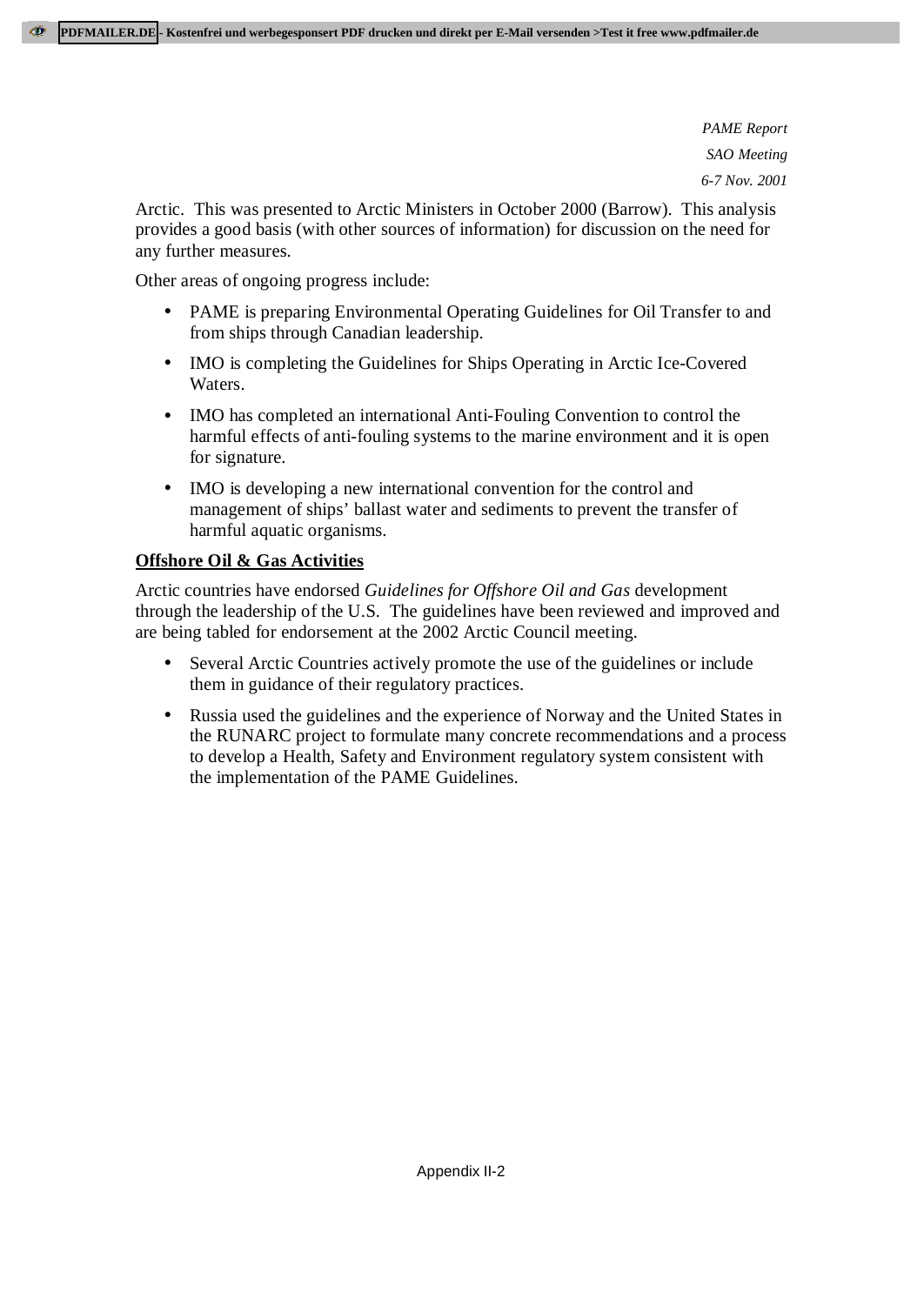# **Update of the 1996 Recommendations**

# **CHAPTER 3 – LAND-BASED ACTIVITES**

| <b>1996 Recommendations</b>                                                                                                                                                                                                                                                                                                                                                                                                                                                      | <b>Current Status</b>                                                                                                                                                                                                 |
|----------------------------------------------------------------------------------------------------------------------------------------------------------------------------------------------------------------------------------------------------------------------------------------------------------------------------------------------------------------------------------------------------------------------------------------------------------------------------------|-----------------------------------------------------------------------------------------------------------------------------------------------------------------------------------------------------------------------|
| 1. All Arctic countries should be encouraged to ratify<br>the United Nations Convention of the Law of the Sea<br>(UNCLOS) and the Convention on Biological<br>Diversity (CBD).                                                                                                                                                                                                                                                                                                   | Finland, Iceland, Norway, Russia and Sweden have ratified<br>both UNCLOS and CBD. Canada and Denmark have ratified<br>CBD. Canada, Denmark, and US have signed UNCLOS.                                                |
| The Russian Federation should be encouraged to<br>2.<br>consider the possibility of becoming a Contracting<br>party to the Convention for the Protection of the<br>Marine Environment of the Northeast Atlantic, 1992<br>(OSPAR Convention).                                                                                                                                                                                                                                     | Arctic countries continue to encourage the Russian Federation<br>to accede to OSPAR.                                                                                                                                  |
| Arctic countries should continue to promote the early<br>3.<br>development of protocols relating to atmospheric<br>emissions and discharges of POPs and heavy metals<br>(HMs) under the UNECE Convention on Long-<br>Range Transboundary Air Pollution (LRTAP).                                                                                                                                                                                                                  | Protocols on POPs and HMs have been developed under<br>LRTAP. Canada, Denmark, Norway and Sweden have ratified<br>both protocols. Finland has ratified HMs and signed POPs,<br>Iceland and US have signed both.       |
| Arctic countries should continue to support the POP<br>4.<br>assessment process and the development of global<br>convention for POPs pursuant to the decision taken<br>at the Washington UNEP Conference in November<br>1995.                                                                                                                                                                                                                                                    | The global Stockholm Convention on POPs was adopted on 21<br>May 2001. Canada and Denmark have ratified the<br>Convention; Finland, Iceland, Norway, Sweden, and US have<br>all signed the Convention.                |
| 5. Arctic countries should prepare National Action<br>Programmes pursuing to the Global Programme of<br>Action with emphasis on the priority issues of<br>concern for the Arctic marine environment and<br>related human health and report progress periodically<br>to the AEPS Ministerial Conference. These action<br>programmes should be aimed at addressing concerns<br>relating to POPs, heavy metals, radionuclides, oils<br>and protection of critical wildlife habitat. | Canada, Iceland and Russia have developed National<br>Programmes of Action for the Protection of the Marine<br>Environment from Land-based Activities, while the other<br>countries have applied existing mechanisms. |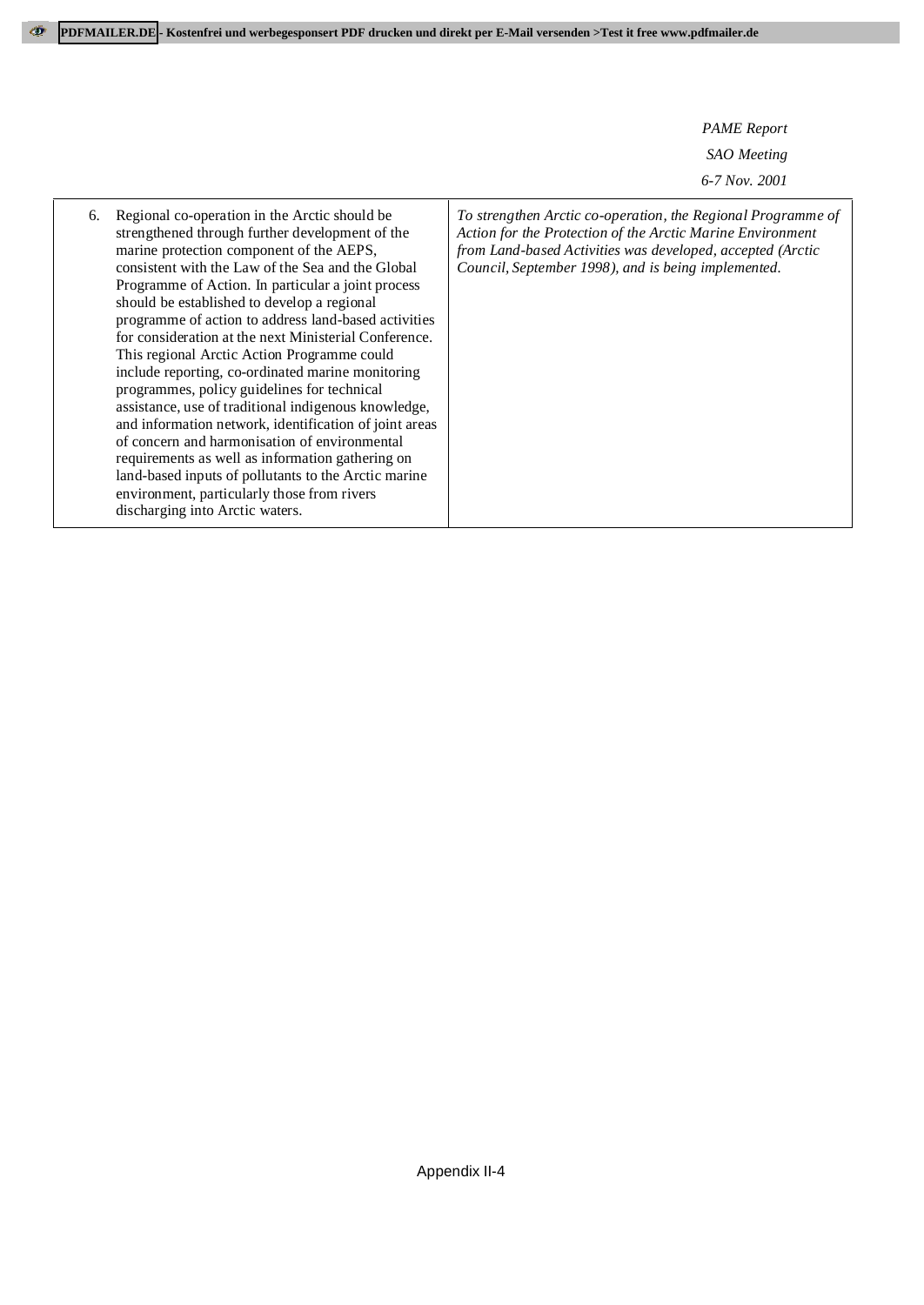# **CHAPTER 4 – DUMPING ACTIVITIES**

| <b>1996 Recommendations</b>                                                                                                                                                                                                                                                           | <b>Current Status</b>                                                                                                                                                                                                                                                                                          |
|---------------------------------------------------------------------------------------------------------------------------------------------------------------------------------------------------------------------------------------------------------------------------------------|----------------------------------------------------------------------------------------------------------------------------------------------------------------------------------------------------------------------------------------------------------------------------------------------------------------|
| The Arctic countries should continue to support the<br>1.<br>work within the LC72 process which promotes the<br>adoption of more stringent international requirements<br>governing dumping of wastes at seas.                                                                         | The five Nordic countries are party to OSPAR which has more<br>stringent requirements than the London Convention. Canada,<br>Denmark, and Norway have ratified the 1996 London Protocol,<br>while the US has signed it.                                                                                        |
| The Arctic countries should be encouraged to<br>2.<br>enforce, fund, and, where necessary, strengthen<br>domestic legislation regulating dumping at sea in all<br>marine waters.                                                                                                      | The five Nordic countries are parties to OSPAR which<br>regulates dumping in all waters. Canada, Russia??, and US<br>have domestic legislation regulating dumping.                                                                                                                                             |
| 3.<br>To address concern with past dumping of radioactive<br>material in Arctic waters, the Arctic countries should<br>encourage continued national and international<br>research and assessment of this problem and provide<br>for broad exchange of the results of the assessments. | Several international studies, including those by the<br>International Atomic Energy Agency (IAEA), European Union,<br>International Sciences and Technology Center in Moscow, and<br>Arctic Monitoring and Assessment Program (AMAP), have<br>assessed past dumping of radioactive material in Arctic waters. |
| 4.<br>The Russian Federation should be encouraged to<br>accede to the amendment prohibiting the dumping of<br>low-level radioactive waste at sea adopted in 1993 by<br>the LC72.                                                                                                      | With establishment of low-level radioactive waste treatment<br>facilities, Russia is considering the possibility of acceding to<br>the 1993 amendment.                                                                                                                                                         |
| The Arctic States should reaffirm their intention to<br>5.<br>co-operate with the Russian Federation to help<br>ensure adequate land-based treatment facilities for<br>low-level radioactive wastes.                                                                                  | To ensure adequate treatment of low-level radioactive wastes,<br>several Arctic countries have partnered with Russia to develop<br>treatment facilities.                                                                                                                                                       |
| 6. The Russian Federation should be encouraged to<br>consider the possibility of becoming a Contracting<br>Party to the Convention for the Protection of the<br>Marine Environment of the North East Atlantic<br>(1992 OSPAR Convention).                                             | Arctic countries will continue to encourage Russian Federation<br>accession to the 1992 OSPAR Convention. Current work<br>includes a project to harmonize Russian regulations with<br>OSPAR.                                                                                                                   |
| The Arctic countries should work at either applying<br>7.<br>the provisions of LC72 or other effective permitting<br>and regulatory measures to control dumping, as<br>defined under LC72, in marine internal waters.                                                                 | All Arctic countries have measures in place to control dumping<br>at sea, including in internal waters.                                                                                                                                                                                                        |
| 8.<br>The Arctic countries should also use their best efforts<br>to provide, on a voluntary basis, summary reports on<br>the types and nature of the material dumped in<br>marine internal waters.                                                                                    | Canada, Denmark, Finland, Iceland, Norway, Sweden, and US<br>provide reports to LC and/or OSPAR and/or HELCOM on<br>material dumped in marine internal waters.                                                                                                                                                 |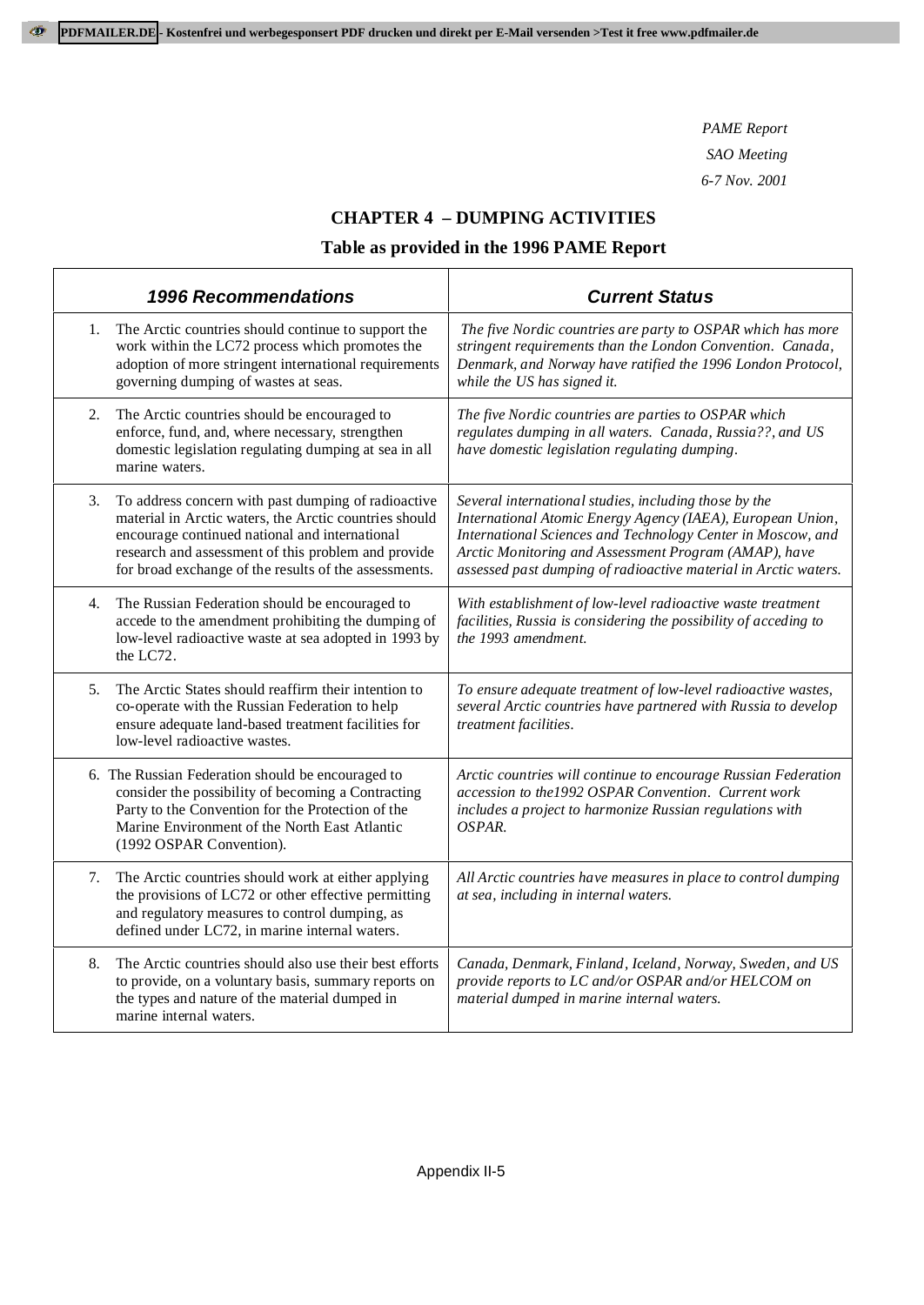### **CHAPTER 5 - SHIPPING ACTIVITES**

|    | <b>1996 Recommendations</b>                                                                                                                                                                                                                                                                                                                                                                                                                                                  | <b>Current Status</b>                                                                                                                                                                                                                                                                                                                                                                                                                                                                                     |
|----|------------------------------------------------------------------------------------------------------------------------------------------------------------------------------------------------------------------------------------------------------------------------------------------------------------------------------------------------------------------------------------------------------------------------------------------------------------------------------|-----------------------------------------------------------------------------------------------------------------------------------------------------------------------------------------------------------------------------------------------------------------------------------------------------------------------------------------------------------------------------------------------------------------------------------------------------------------------------------------------------------|
| 1. | Develop a co-ordinated system for collection and<br>sharing of data on shipping activities and the<br>environmental effects thereof; and                                                                                                                                                                                                                                                                                                                                     | PAME developed a proposal for a system for collecting and<br>sharing data on shipping activities in Arctic, but decided not to<br>proceed at this time based on cost-benefit analysis.                                                                                                                                                                                                                                                                                                                    |
| 2. | Undertake an assessment of the potential of current<br>activities and future increases in shipping activities<br>due to the expansion of the Northern Sea Route, oil<br>and gas mining activities and other significant<br>activities. The assessment should include collection<br>of information on current activities and possible<br>future activities, its analysis in the context of the<br>Precautionary Approach, and preparation of<br>recommendations to Ministers; | PAME addressed these issues by producing a "Snap Shot<br>Analysis on Maritime Activities in the Arctic," which was<br>welcomed by Arctic Ministers in Barrow (October 2000).                                                                                                                                                                                                                                                                                                                              |
| 3. | Promote the ongoing work with regard to the<br>development of an IMO Code of Polar Navigation,<br>with standards for ship construction and crew<br>qualifications and facilitate implementation of the<br>Code;                                                                                                                                                                                                                                                              | IMO is completing "Guidelines for Ships Operating in Arctic<br><i>Ice-Covered Waters.</i> "                                                                                                                                                                                                                                                                                                                                                                                                               |
| 4. | Initiate a review of the adequacy of national and<br>international measures to address prevention of any<br>chronic problems with oil transfers in the Arctic;                                                                                                                                                                                                                                                                                                               | PAME is preparing Environmental Operating Guidelines for<br>Oil Transfer to and from ships.                                                                                                                                                                                                                                                                                                                                                                                                               |
| 5. | Investigate additional regulatory measures for the<br>prevention of pollution from the use of TBT in<br>antifouling paints in the Arctic marine environment.                                                                                                                                                                                                                                                                                                                 | The IMO International Convention on the control of harmful<br>anti-fouling systems on ships was adopted on 5 October 2001<br>and marks a successful outcome of the task set by Chapter 17 of<br>Agenda 21 that called on States to take measures to reduce<br>pollution caused by organotins compounds used in anti-fouling<br>systems. It has been agreed on an effective implementation date<br>of 1 January 2003 for a ban on the application of organotins<br>compounds used in anti-fouling systems. |